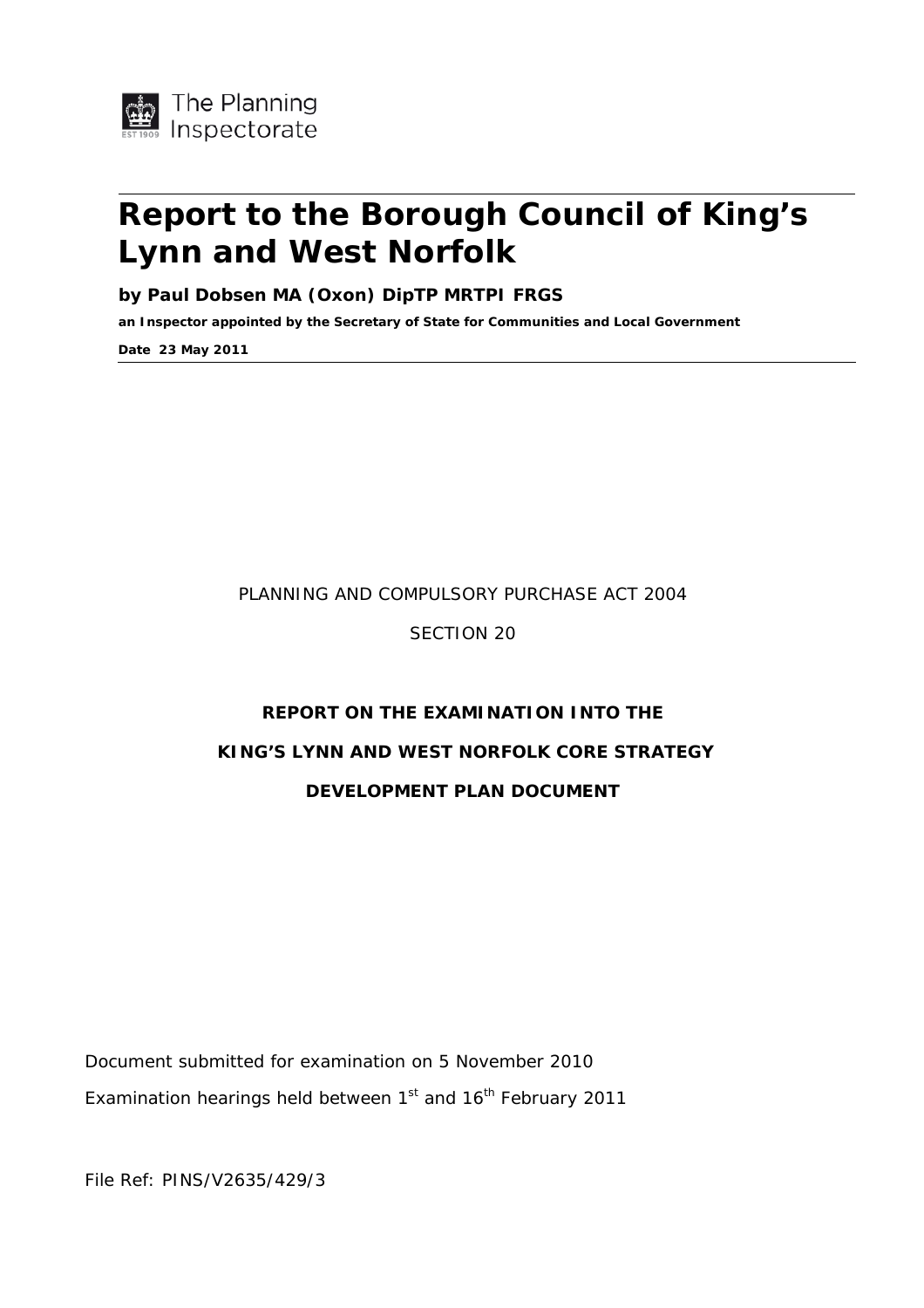#### **ABBREVIATIONS USED IN THIS REPORT**

| AA           | Appropriate Assessment                                      |
|--------------|-------------------------------------------------------------|
| <b>AMR</b>   | <b>Annual Monitoring Report</b>                             |
| AHVA         | Affordable Housing Viability Assessment                     |
| <b>AONB</b>  | Area of Outstanding Natural Beauty                          |
| CA           | <b>Conservation Area</b>                                    |
| <b>CHS</b>   | <b>Council's Hearing Statement</b>                          |
| CIL          | Community Infrastructure Levy                               |
| <b>CS</b>    | Core Strategy                                               |
| DC           | <b>District Council</b>                                     |
| <b>DPD</b>   | Development Plan Document                                   |
| <b>DVI</b>   | Dynamic Viability Index (for affordable housing)            |
| EA           | <b>Environment Agency</b>                                   |
| EEP          | East of England Plan (the regional spatial strategy)        |
| HA           | <b>Highways Agency</b>                                      |
| HNS          | <b>Housing Needs Survey</b>                                 |
| IC           | <b>Inspector Change</b>                                     |
| <b>KLATS</b> | King's Lynn Area Land Use and Transportation Strategy       |
| <b>KRSC</b>  | Key Rural Service Centre                                    |
| <b>LDF</b>   | Local Development Framework                                 |
| <b>LDS</b>   | Local Development Scheme                                    |
| LP           | Local Plan                                                  |
| <b>LPA</b>   | Local Planning Authority                                    |
| <b>LTP</b>   | Local Transport Plan                                        |
| <b>NORA</b>  | Nar Ouse Regeneration Area                                  |
| <b>NCC</b>   | Norfolk County Council                                      |
| <b>NE</b>    | Natural England                                             |
| para         | paragraph                                                   |
| <b>PPG</b>   | <b>Planning Policy Guidance</b>                             |
| <b>PPS</b>   | <b>Planning Policy Statement</b>                            |
| <b>RSPB</b>  | Royal Society for the Protection of Birds                   |
| <b>RSS</b>   | <b>Regional Spatial Strategy</b>                            |
| <b>SA</b>    | Sustainability Appraisal                                    |
| SCI          | Statement of Community Involvement                          |
| <b>SCG</b>   | Statement of Common Ground                                  |
| <b>SCS</b>   | Sustainable Community Strategy                              |
| <b>SFRA</b>  | Strategic Flood Risk Assessment                             |
| <b>SHLAA</b> | Strategic Housing Land Availability Assessment              |
| <b>SHMA</b>  | <b>Strategic Housing Market Assessment</b>                  |
| <b>SMP</b>   | Shoreline Management Plan                                   |
| <b>SPD</b>   | Supplementary Planning Document                             |
| <b>SSAP</b>  | Site Specific Allocations and Policies DPD (in preparation) |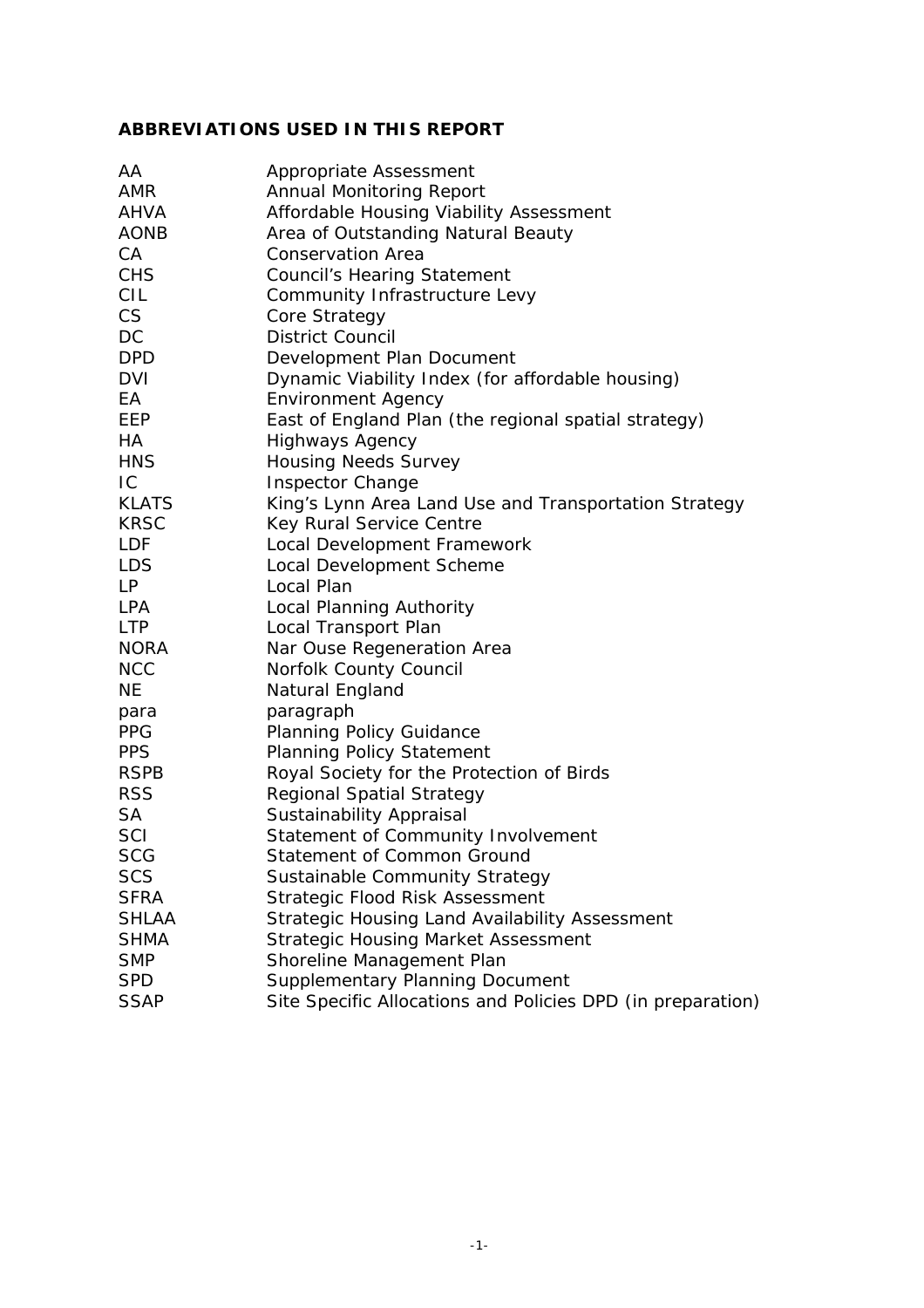#### **Non-Technical Summary**

This report concludes that the King's Lynn and West Norfolk Core Strategy Development Plan Document provides an appropriate basis for the planning of the Borough over the next 15 years. The Council has sufficient evidence to support the strategy and can show that it has a reasonable chance of being delivered.

A limited number of changes are needed to meet legal and statutory requirements. These can be summarised as follows:

- Amend the Hunstanton key diagram's depiction of areas for urban expansion, to delete that part of the southern area which is east of the A149; and
- Inclusion of the majority of the Council's pre-submission Focused Changes, except for those referring to the status of the regional spatial strategy.

All but one of the changes recommended in this report are based on proposals put forward by the Council as pre-submission Focused Changes or (as minor textual amendments) in response to points raised and suggestions discussed during the public examination. The changes do not alter the thrust of the Council's overall strategy.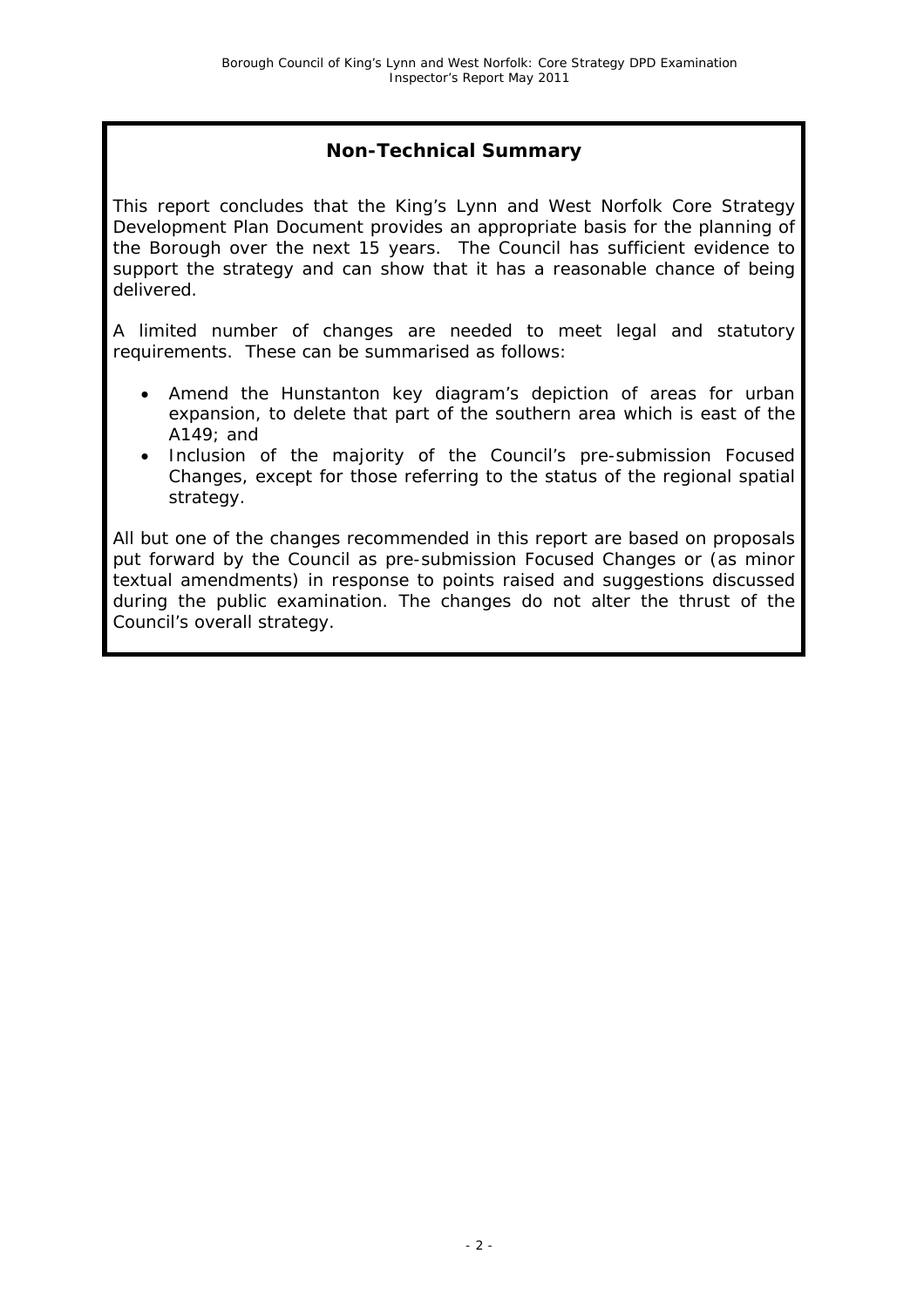# **Introduction**

- 1. This report contains my assessment of the King's Lynn and West Norfolk Core Strategy (CS) Development Plan Document (DPD) in terms of Section 20(5) of the Planning & Compulsory Purchase Act 2004. It considers whether the DPD is compliant in legal terms and whether it is "sound". Planning Policy Statement (PPS) 12 (paras 4.51-4.52) makes clear that to be sound, a DPD should be justified, effective and consistent with national policy.
- 2. The starting point for the examination is the assumption that the Borough Council of King's Lynn and West Norfolk (henceforward "the Council") has submitted what it considers to be a sound plan. The basis for my examination is the submitted draft core strategy (November 2010) which is the same as the document published for consultation in December 2009. I have also taken into account the Council's Focused Changes (September 2010) which were included with the submission documents. These are presented in Appendix A. The one change that I recommend is set out in Appendix C. None of these changes materially alter the substance of the plan and its policies, or undermine the sustainability appraisal and participatory processes undertaken.
- 3. Most of the other changes put forward by the Council are factual updates, corrections of minor errors or other minor drafting amendments in the interests of clarity. As these changes do not relate to soundness they are generally not referred to in this report although I endorse the Council's view that they improve the plan. These are presented in Appendix B. (It should be noted that some of these refer to the status of the RSS, and supersede the related Focused Changes.) I am content for the Council to make any additional minor changes to page, figure, paragraph numbering and to correct any spelling errors prior to adoption.
- 4. Where the Council has proposed changes that go to soundness (i.e. the Focused Changes, Appendix A) they have been subject to public consultation and I have taken the consultation responses into account in writing this report.
- 5. References in my report to documentary sources are sparing, rather than exhaustive, and are provided thus [], or in footnotes, quoting the reference number in the examination library.

# **Assessment of Soundness**

#### **Brief Overview, the RSS, PPS3 revisions and "Planning for Growth"**

6. The King's Lynn and West Norfolk Core Strategy is, as the name implies, a highlevel strategic plan which when adopted will form the key component of the Council's LDF, to be accompanied by subsequent DPDs and SPDs. Grounded in the RSS (The East of England Plan [EEP 2008] – see also para 12 and issue 4 below) it aims to deliver a sustainable pattern of development and to meet the development needs of the borough over the next 15 years (to 2026), as required by PPS 12, *Local Spatial Planning*.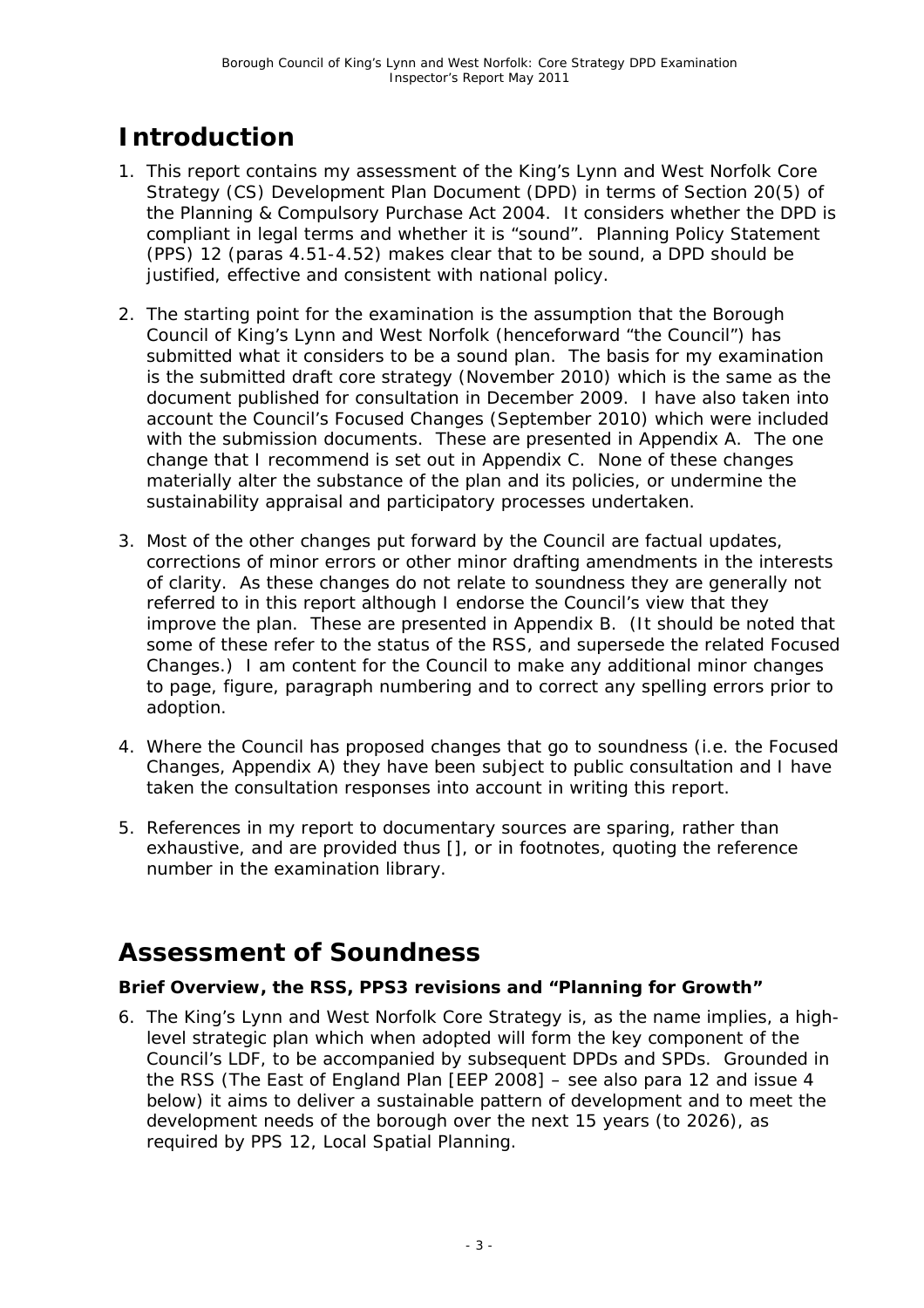- 7. The main thrust of the strategy is to focus housing, employment and other new development at King's Lynn and the borough's other 2 main towns (Downham Market and Hunstanton), while also allowing for some growth at Key Rural Service Centres (KRSCs) and a (much lower, but by no means negligible) level of development at Rural Villages and other small settlements. In this way, it aims to nurture a pattern of sustainable settlements, in line with the overarching aims of national planning policy.
- 8. There are 14 CS policies in total. Policy CS01 sets out the overall spatial strategy, while CS02-CS07 are policies for places, including the main towns, the rural areas, and the coastal areas. These are followed by area wide policies (CS08-CS13) covering specific types of development or topics (such as housing, or "environmental assets"), and – last but not least - policy CS14 on implementation.
- 9. The examination has not found any good reason to recommend any change to the structure of the document, nor to the number, titles or basic content of the policies.
- 10. The CS is a commendably concise document. But it is supported by an extensive evidence base, only a few items of which are referred to in this report. I note that alongside the necessary gathering of factual information, the Council's approach has been grounded in pro-active community engagement, and in working in partnership with key delivery agencies.
- 11. While the CS clearly establishes the overall levels of new housing and employment development, along with its general distribution, more detailed decisions about the precise location, scale and nature of future development are, quite properly, left to the forthcoming Site Specific Allocations and Policies DPD (SSAP).
- 12. *The RSS:* On 6 July 2010, a few months before the CS was submitted to the Secretary of State, he announced the revocation of RSSs, including the EEP - East of England Plan. Ongoing work upon its review effectively ceased soon afterwards. However, this decision was challenged in the courts and the outcome was to quash the earlier revocation. As a consequence, the EEP as it stood on 5 July 2010 remains part of the statutory development plan for the borough. And although the Government still intends to abolish RSSs under a provision of the Localism Bill, currently progressing through Parliament, I have assumed that the EEP is likely to retain its current status even when the CS is adopted - albeit, perhaps, not for very long afterwards. The implications of this situation are referred to further under issue 4 below.
- 13. *PPS3 revisions:* Revisions to PPS3 (*Housing*) were announced by the Government in 2010. These concerned principally the re-definition of garden land (more specifically, private residential gardens) to take it outside the definition of previously developed land in Annex B to the PPS, and the removal of the previous national indicative minimum density requirement for new residential development. While the former has no significant implications for the CS, the latter point requires a change to the density reference in policy CS08. This has been done by a Minor Textual Amendment. I deal with this matter under issue 15.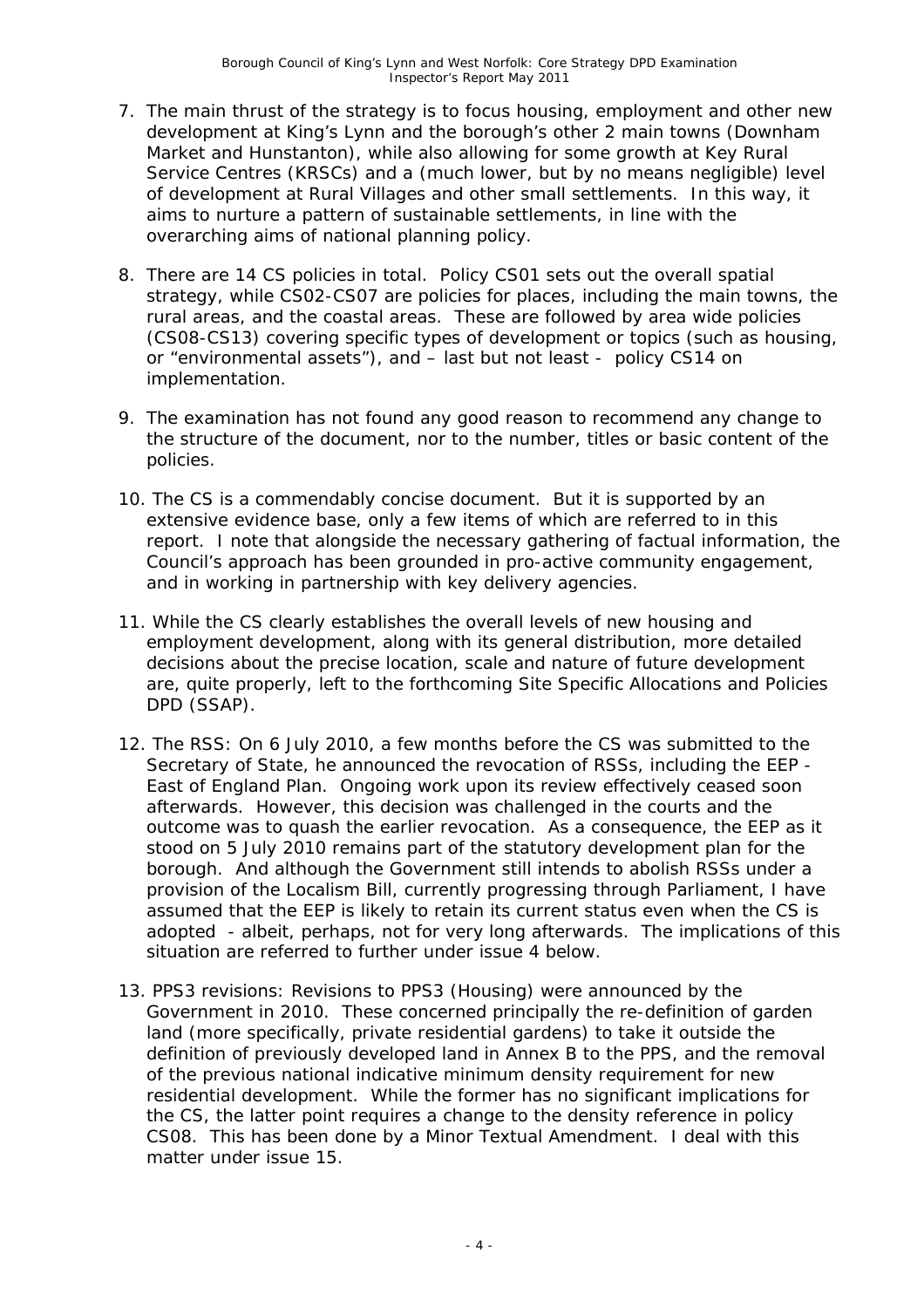14. *Planning for Growth:* Late editing of this report has coincided with the Government's 2011 Budget statement, and the written ministerial statement dated 23 March 2011, "Planning for Growth". Among other things, this requires LPAs to press ahead with preparing up-to-date development plans, to adopt a strong presumption in favour of sustainable development, to support economic recovery, and to attach significant weight to the need to secure economic growth and employment. No one at the examination hearings - least of all the Council – argued against any of these precepts, and in my view all of them are embedded in, and therefore supported by the submitted CS. Nevertheless, a further consultation was carried out in April 2011 in which any additional views were sought on the implications for the CS of the Government statement. I have taken these into account, but they do not raise any fundamental new soundness issues.

#### **Main Issues**

j

15.Taking account of all the representations, written evidence and the discussions that took place at the examination hearings, I have identified some 21 main issues upon which the soundness of the plan depends. They are deliberately couched in fairly broad-brush terms, so as to embrace many of the more detailed points made by representations at the consultation stage. My findings on them are set out briefly in the following sections of the report.

#### **Issue 1 – Whether the CS is legally compliant**

- 16. While some written representations questioned aspects of the CS's legal compliance, none were able to demonstrate any particular shortcomings in this regard. I note that no one appeared at the opening hearing to assert any such shortcomings. Therefore, and having consulted the relevant regulations<sup>[1](#page-5-0)</sup> and other documentation, I am satisfied that the CS is legally compliant. (Further details are in the box entitled "legal requirements" towards the end of this report.)
- 17. Therefore, so far as this issue is concerned, the CS as submitted is sound.

#### **Issue 2 – Whether the 14 CS policies and proposals in general are: i) soundly based on sufficient, credible and robust evidence, and ii) mutually coherent and consistent**

- 18.I have already mentioned that the CS is a commendably concise document, as it comprises less than 70 pages (excluding diagrams and appendices). However, like the tip of the proverbial iceberg, its 14 policies and their supporting text rest upon a mass of technical and other studies and data, which in general are given only brief references in the CS itself.
- 19. Most of these studies etc. are included in the examination library, and many of them are referred to in the CHSs (Council's Hearing Statements). Thus, for example, policy CS09 on housing is underpinned by a SHMA, a SHLAA and an AHVA (as required by PPS3) as well as by various other studies, produced both in-house and by external consultants.

<span id="page-5-0"></span><sup>&</sup>lt;sup>1</sup> Listed with KLWN/LEG documents in examination library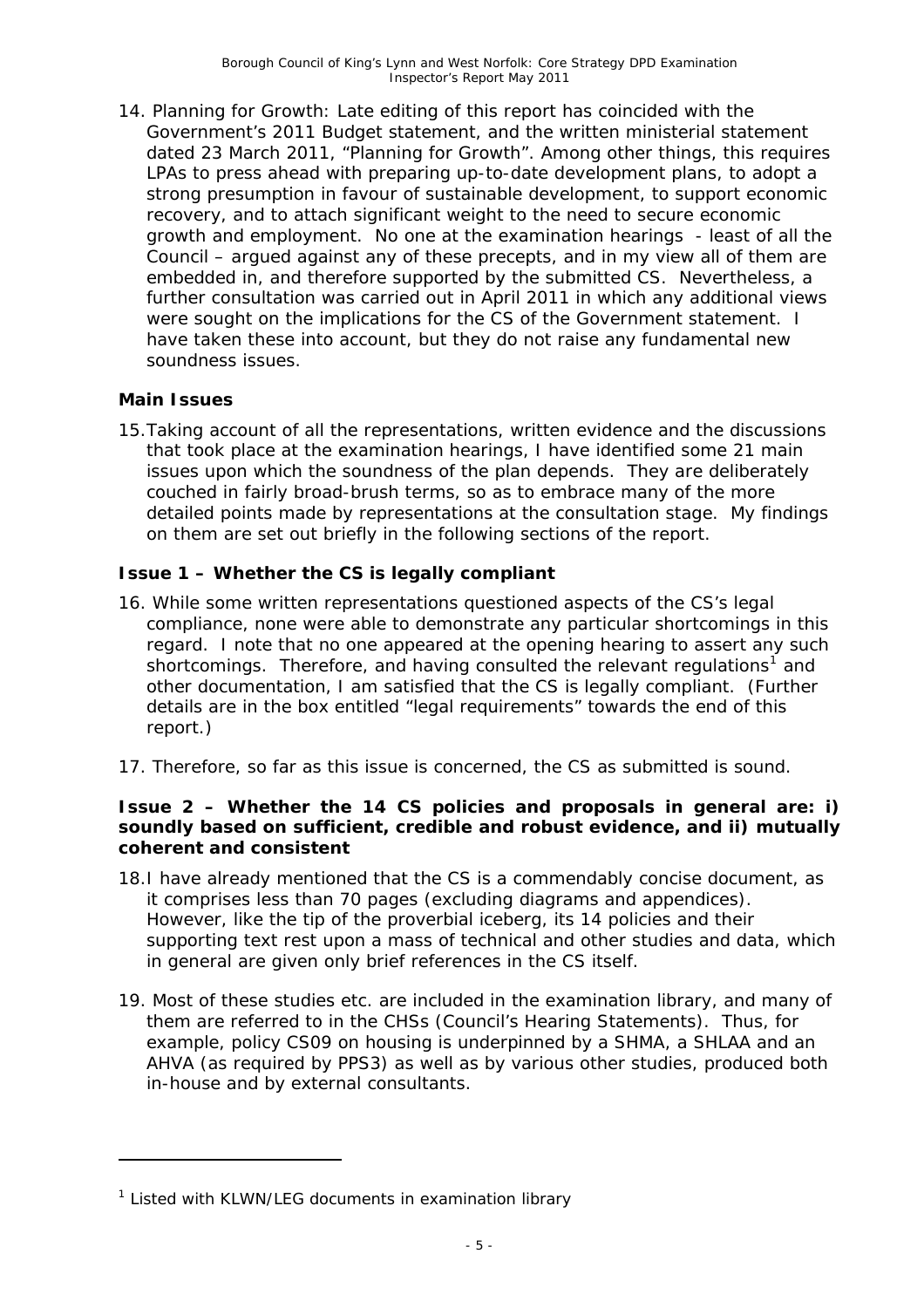- 20.While some of this information, inevitably, is slightly out of date, the bulk of it in my view remains relevant and useful, and/or is capable of being updated. And of course technical updates (notably the AMRs) and other new information are emerging all the time (e.g. the Environment Agency's SMPs – Shoreline Management Plans<sup>[2](#page-6-0)</sup>).
- 21. In general, it is clear that the Council has gathered sufficient evidence to support and justify its emerging CS policies, and that this body of evidence is credible and robust. In addition, the CS is informed by a thorough and painstaking process of consultation, both with statutory consultees, voluntary organisations and the general public, and all that too forms an essential part of the "iceberg".
- 22. Throughout the hearings, the Council were able to show that the CS's policies and proposals are mutually coherent and consistent. No other participant/s put a persuasive case to the contrary.
- 23. Therefore, so far as this issue is concerned, the CS as submitted is sound.

#### **Issue 3 – Whether any of the CS policies conflict significantly with any existing national policies (especially in PPS3, PPS4, PPS7 and PPS25) and, if so, whether any conflict or inconsistency is amply justified by local circumstances**

- 24. There are of course numerous statements of national planning policy other than the handful mentioned in the stated issue above. But those are the ones which I think provide the principal guidance and direction for this CS. That is because most of the significant new development in the borough over the next 15 years will be for housing or employment, whose choice of locations will be significantly constrained by flood risk (PPS25) and the need to protect and conserve the countryside (PPS7).
- 25. In fact, apart from the Council no one at the hearings referred in detail to any national policy statements, or alleged any significant conflict with any. The same applies to the written representations. The main (but still minor) exception was the suggestion that the plan's end date of 2025 would not, in 2011, now allow for a 15 year housing supply from the likely adoption date, as required by PPS3 and PPS12. That is a fair point, and the Council has duly submitted revised housing figures to take the plan forward, on a pro rata basis, to 2026. These are included with this report as further Minor Textual Amendments (Appendix B).
- 26.Therefore, so far as this issue is concerned, the CS as submitted is sound.

**Issue 4 – Whether (in the light of the Government's firm intention to abolish regional spatial strategies) it remains appropriate to base the CS's housing and employment provision, and other policies, on the East of England Plan (2008)**

<span id="page-6-0"></span><sup>&</sup>lt;sup>2</sup> KLWN/ED/11 series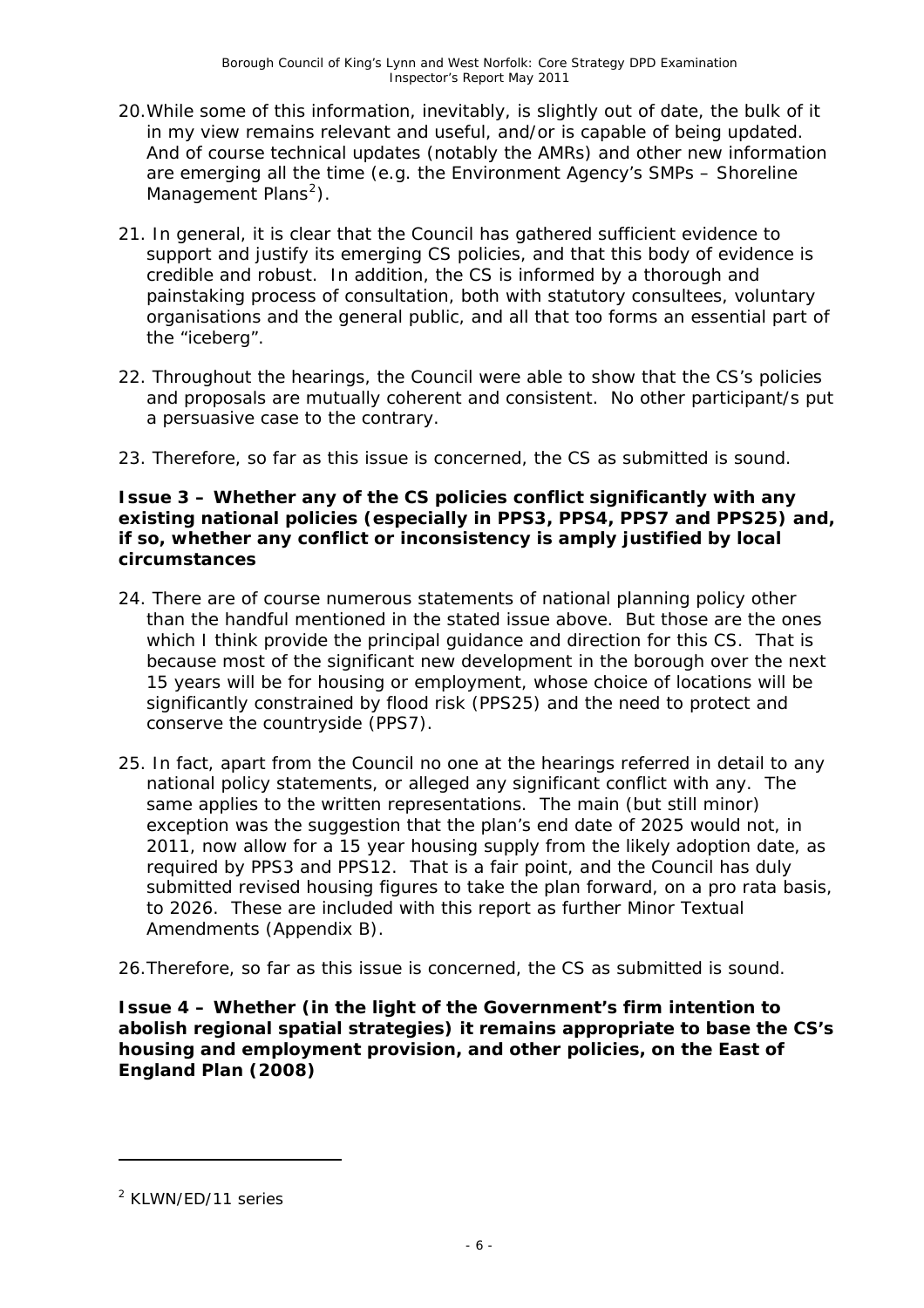- 27. Throughout its preparation, which began properly around 2005, the CS has been drafted to conform with the then-emerging, and subsequently published housing and employment requirements of the EEP. Other policies too are in step with the EEP and do not conflict with it. The Government Office confirmed that it was in general conformity with the adopted EEP (2008). In short, the Council has never sought to depart from the EEP, and did not do so when in 2010 the Secretary of State first announced his intention to abolish RSSs.
- 28. Thus the CS is (and remains) a child, so to speak, of the EEP. As far as I am aware, there have not been any serious calls for the Council to revisit its housing or employment figures, or any other policies, in anticipation of this abolition, and none were made at the examination hearings. The Council has reviewed the position, and maintains its consistent stance on this matter.
- 29. I therefore have no basis for making any recommendation other than to continue on this well-established course. It remains appropriate to base the CS's housing and employment provision, and other policies, on the EEP. Indeed, as matters stand they must be in conformity with it, for the simple reason that the EEP is still a part of the development plan for the borough. While that is very likely to change in the not-too-distant future, with the passage into law of the Localism Bill, it will not affect the position at the likely adoption date.
- 30. Therefore, so far as this issue is concerned, the CS as submitted is sound.

**Issue 5 – Whether the spatial strategy for the borough (especially policy CS01) has a sound (justified and effective) basis, having regard to national policy particularly in PPS1, PPS3 and PPS4, and the need to maintain a sustainable settlement hierarchy and a sustainable pattern of development over the plan period**

- 31.The CHSs explain in some detail how the spatial strategy has been informed by national policies in (inter alia) PPS1 *Delivering Sustainable Development*, PPS3 *Housing* and PPS4 *Planning for Sustainable Economic Growth.* No other representations take a significantly different line.
- 32. The borough is very much dominated by one town King's Lynn which is considerably larger in area, population, and in economic and cultural importance than the 2 settlements on the next tier in the hierarchy, Downham Market and Hunstanton. All other settlements fall into the 4 lower levels of the hierarchy. The spatial strategy closely reflects that fact, and also, as previously mentioned, reflects the related EEP policies. It indicates levels of growth (mainly of housing and employment) accordingly. I agree with the Council that it will thereby maintain a sustainable settlement hierarchy and a sustainable pattern of development over the remaining 15-year plan period.
- 33. That said, some representors feel that the smaller settlements, including the named rural villages, should be allowed higher levels of new housing, particularly affordable housing, in order to meet local needs and to help sustain local services. I do not agree, as it might not accord with the achievement of a more sustainable pattern of settlements in the borough.
- 34. Therefore, so far as this issue is concerned, the CS as submitted is sound.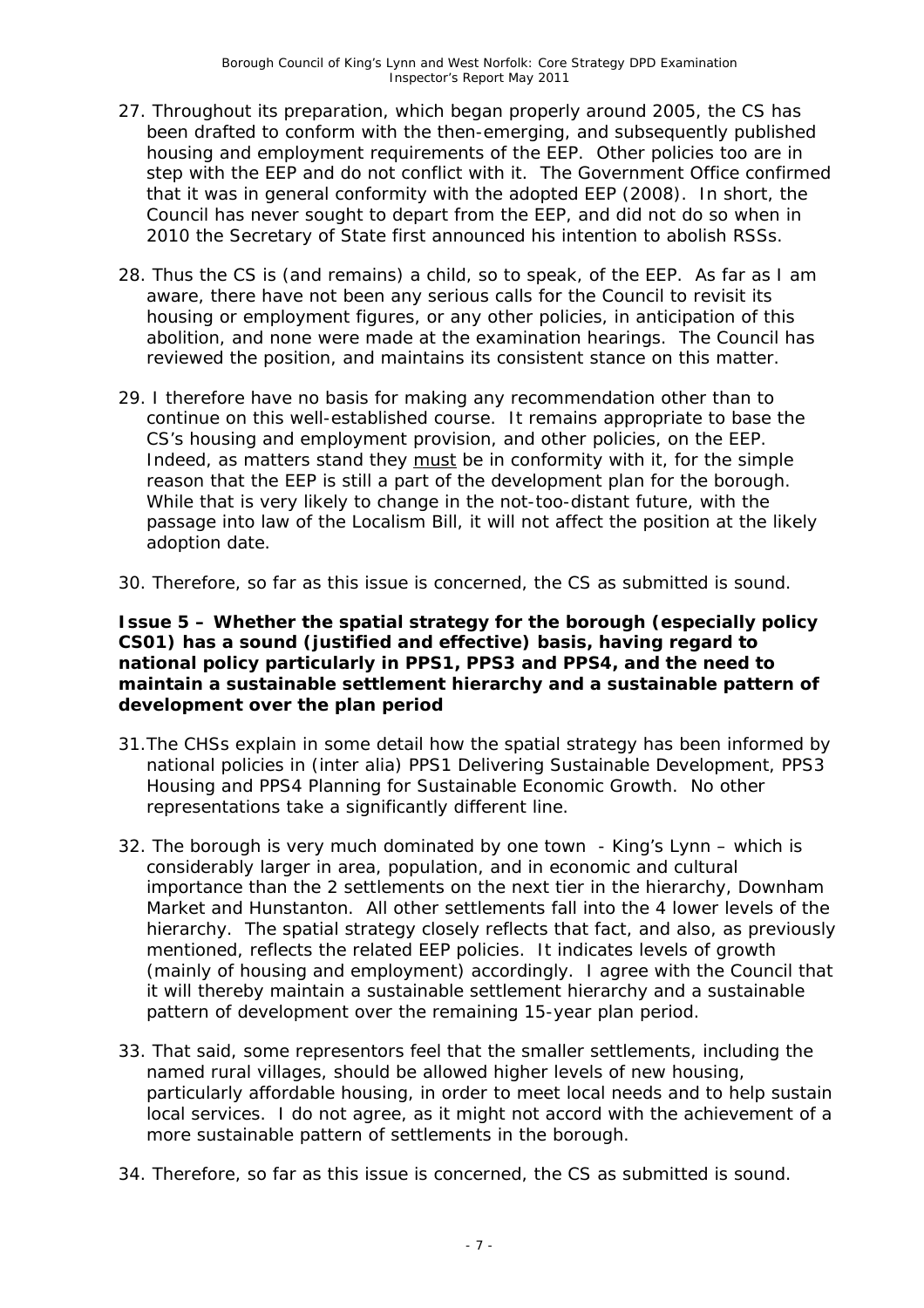#### **Issue 6 – Whether the spatial strategy i) closely reflects and will advance/deliver the CS vision and objectives, and ii) is consistent with (or does not conflict with) neighbouring districts' LDF strategies**

- 35. The CS vision and objectives are set out in section 4 of the CS document and as far as I am aware have not generated much debate, much less controversy. No one at the hearings alleged any conflict between them and the spatial strategy, and I have not found any. Moreover, the emerging spatial strategy has not attracted any objection from any neighbouring district (which, between them, straddle 4 counties: Lincolnshire, Cambridgeshire, Suffolk, and the rest of Norfolk). The Council has established a good working relationship with Fenland DC in their joint consideration of directions of growth for Wisbech (which lies just outside the borough boundary), and to my knowledge the 2 Councils are not in disagreement on this matter. (I refer to it further below, see issue 19).
- 36. I therefore have no basis for thinking there is any conflict between the CS and other districts' LDF strategies, and none has been put to me. It follows that, so far as this issue is concerned, the CS as submitted is sound.

#### **Issue 7 – Whether the settlement hierarchy (policy CS02, including the Focused Changes) i) identifies appropriate levels or tiers within the hierarchy, and ii) assigns individual (or combined) settlements to the appropriate tier**

- 37. On the first part of this question, I can be very brief. Policy CS02 identifies 6 tiers of settlements within the borough: i) sub-regional centre (King's Lynn); ii) main towns (Downham Market and Hunstanton); iii) settlements adjacent to King's Lynn and the main towns; iv) key rural service centres; v) rural villages; and vi) smaller villages and hamlets. The identification of these 6 levels, in itself, is not controversial, and there have been no persuasive arguments in favour of adding to or reducing their number, or giving them new names.
- [3](#page-8-0)8. The second part of the question has attracted far more comment<sup>3</sup>, and, indeed, disagreement. I think that is inevitable, but it is also a healthy sign, as it stems from peoples' attachment to their own villages and other settlements. Any differences of opinion also arise in part from the complex nature of the settlement pattern, which has grown up somewhat haphazardly over many centuries, and partly because of alternative views as to which village services and facilities are the most locally important and significant. How should we compare (in terms of their contribution to "sustainability") a village school, say, with a shop/post office, a doctors' surgery, or a regular bus service? In addition, the picture is further complicated by the fact that things change - for example, local businesses or bus services start up or close down at random intervals – whereas a CS settlement hierarchy must rely on surveys which, whenever they might occur, are merely a snapshot in time, and may soon become slightly inaccurate and out of date.
- 39. Given these complexities, I think the Council has made a generally good job of assigning individual (or linked) settlements to particular levels in the settlement

<span id="page-8-0"></span> $3$  I am particularly grateful to Mr. A.Parker and Mr. K.Ives for their contributions to the hearing on this matter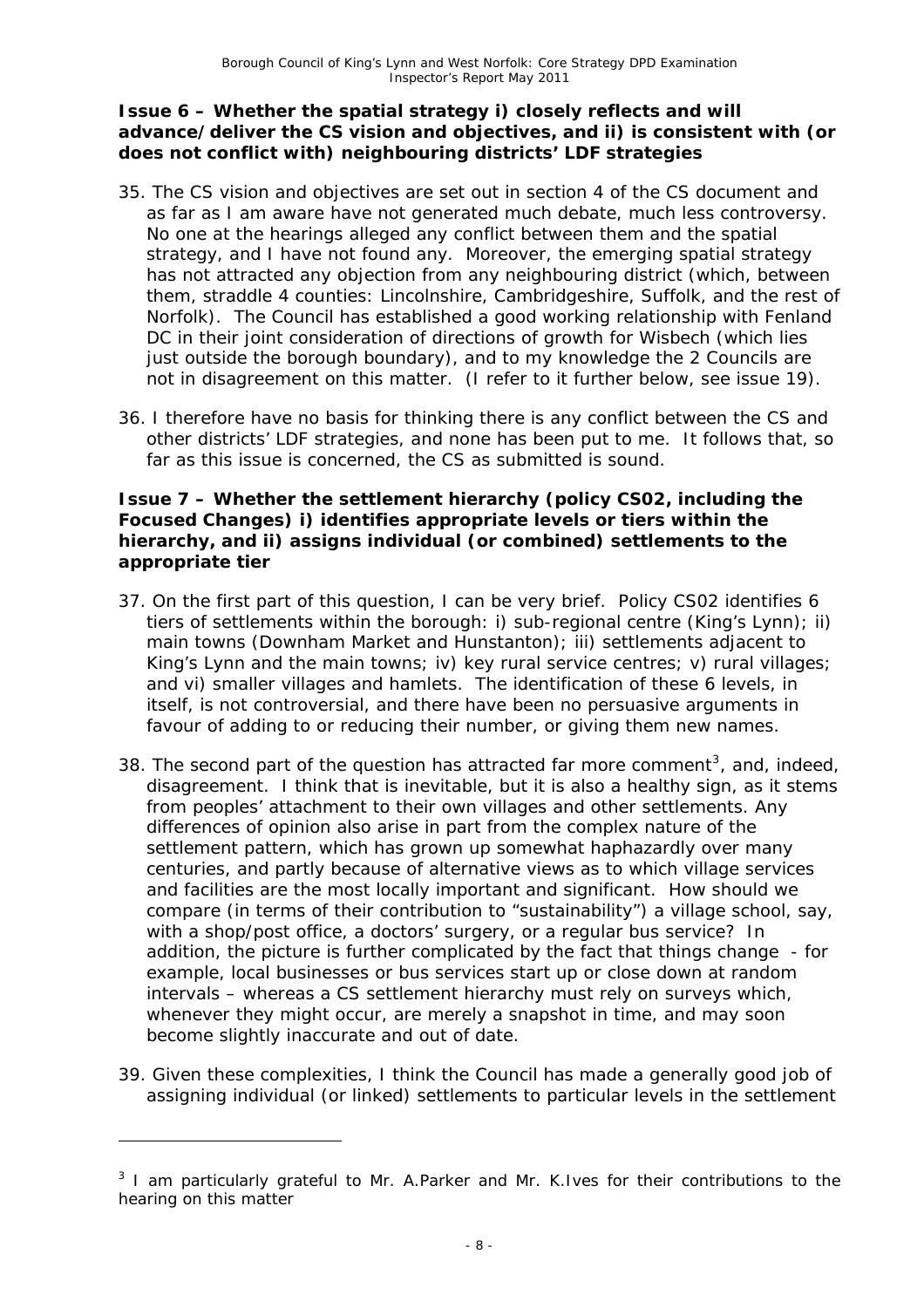hierarchy. I note that this work is based not just on desk studies, drawing on a range of information and data, but on consultations with knowledgeable local people and organisations. (Even this has its complexities: the examination heard of one instance where the parish council took a different line from the more amorphous parish meeting, and even the latter was not unanimous in its view). Moreover, such consultations have occurred more than once; several changes to the settlement listings were made at the Focused Changes stage, and a few are the subject of post-hearing Minor Textual Amendments.

- 40. There comes a time to call a halt to this process. In my view, taking into account the very latest changes in the Minor Textual Amendments<sup>[4](#page-9-0)</sup> (Appendix B) there are no glaring anomalies left in the settlement listings. That is confirmed by my own site visits, during which I have looked at many individual settlements on the ground. That is why I am not recommending any further reassignments of individual settlements to different levels in the hierarchy.
- 41. It follows that, so far as this issue is concerned, the CS (with the Focused Changes and Minor Textual Amendments) is sound.

#### **Issue 8 – Whether the CS (policies CS02-CS07) proposes an appropriate and optimal balance between development at King's Lynn, and development at the other main towns (Downham Market and Hunstanton), and elsewhere in the district (the rural and coastal areas)**

- 42. While there are inevitably differences of emphasis, it seems to me that there is widespread agreement that the lion's share of new development over the plan period should be directed to King's Lynn, with the next most significant amount going to the second town in the borough, Downham Market, and a somewhat lesser amount to the third town, Hunstanton. There is also general acceptance that a significant amount of new housing should be divided, fairly equally, among the KRSCs (policy CS09 now indicates some 17% of the total going to these), with a much lesser (but by no means negligible) amount going to the defined Rural Villages. (It should be noted that some of this growth stems from existing commitments).
- 43. Nevertheless, at the hearings several participants argued for a larger share of the growth going to Downham Market. Some of those put forward quite detailed masterplans for housing and/or mixed development for particular greenfield parcels of land, both to the north of the town, and to the south east. I have studied these with interest. By contrast, those appearing with an interest in Hunstanton mainly wanted to limit, rather than encourage further growth there. For its part, the Council resisted a larger scale of new housing allocations at Downham Market, mainly on the basis that the town had grown quite rapidly over the last 30 years and now needed a period to settle down and concentrate on matching its infrastructure, facilities and services to that housing expansion. However, at the Focused Changes stage it decided to add a further direction of growth to Hunstanton, on its southern edge. I comment further on that under issue 13 below.

<span id="page-9-0"></span><sup>&</sup>lt;sup>4</sup> These are also listed in the revised appendix 5 to KLWN/ED003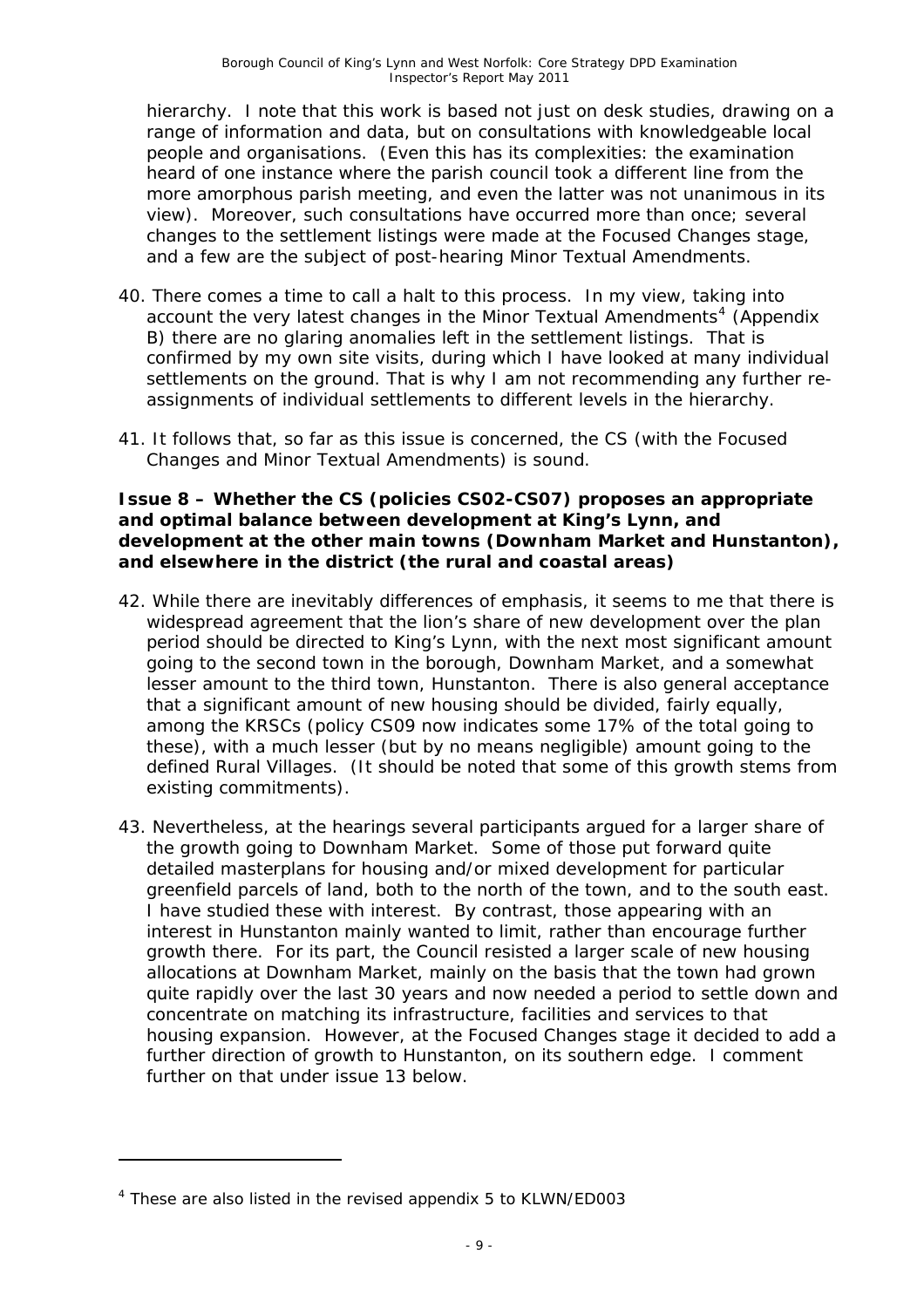44. Notwithstanding these legitimate differences of view, I think that the CS gets the balance about right; in the terms of that stated soundness issue, it is both appropriate and even, perhaps, optimal. I consider both housing numbers, and directions for growth, under other soundness issues, but so far as this particular issue is concerned, the CS is sound.

**Issue 9 – Whether the CS (especially policy CS09) makes sound and adequate provision for housing, in terms of i) the overall number of dwellings to 2025, ii) their distribution at settlements throughout the borough, iii) the balance between brownfield and greenfield development, iv) provision for particular types of housing (including the affordable housing targets), and v) other housing related matters (including accommodation for gypsies and travellers)**

- 45. Several representors have pointed out that the submitted plan's notional end date of 2025 would not enable a 15 year housing land supply, given that the CS will almost certainly be adopted in 2011, and not 2010 as previously assumed. Therefore by way of a series of Minor Textual Amendments the Council has submitted revised housing figures which have the effect of adding one year's supply, at the continued rate of 600 per annum, for inclusion in the relevant policies and text. That will meet the 15 year (minimum) housing supply figure required by PPS3. These additional dwellings have been allocated in the same proportions as before to the 3 main towns, and to the other settlements collectively.
- 46. The new housing allocations themselves await publication of the SSAP, whose preparation is now well under way, and which must be in conformity with the housing numbers in this CS.
- 47. As far as the EEP is concerned, the borough has never sought to depart from its RSS housing requirement, and I find general agreement to that among consultees. Although the EEP, like all RSSs, may soon be formally revoked through a provision of the Localism Bill, and if so will no longer form part of the development plan for the borough, no one at the hearings suggested that its housing provisions should now be abandoned, or radically altered. (The derivation and details of the borough figures do not require description here, but can be found in CS chapter 7.2, Housing and in various library documents referenced therein.)
- 48. In general, as indicated by the paucity of hearing statements on this soundness issue, there is something close to a consensus on the overall CS housing figure, the only significant disagreement being focused on its distribution among the 3 main towns. Even that really boils down to the balance between King's Lynn and Downham Market. I address that under other soundness issues, where I conclude that the CS strikes an appropriate balance between new housing development at King's Lynn, the other 2 main towns, and at the smaller settlements in the hierarchy.
- 49. Although commendably short, CS chapter 7.2 describes these and other themes, and makes useful reference to the background documentation, not least the SHMA, the SHLAA (recently revised), the 2 HNSs, the most recent AMRs, and the Background Paper to the Settlement Hierarchy. I have studied all of these, and find nothing of significance to criticise in them. This amounts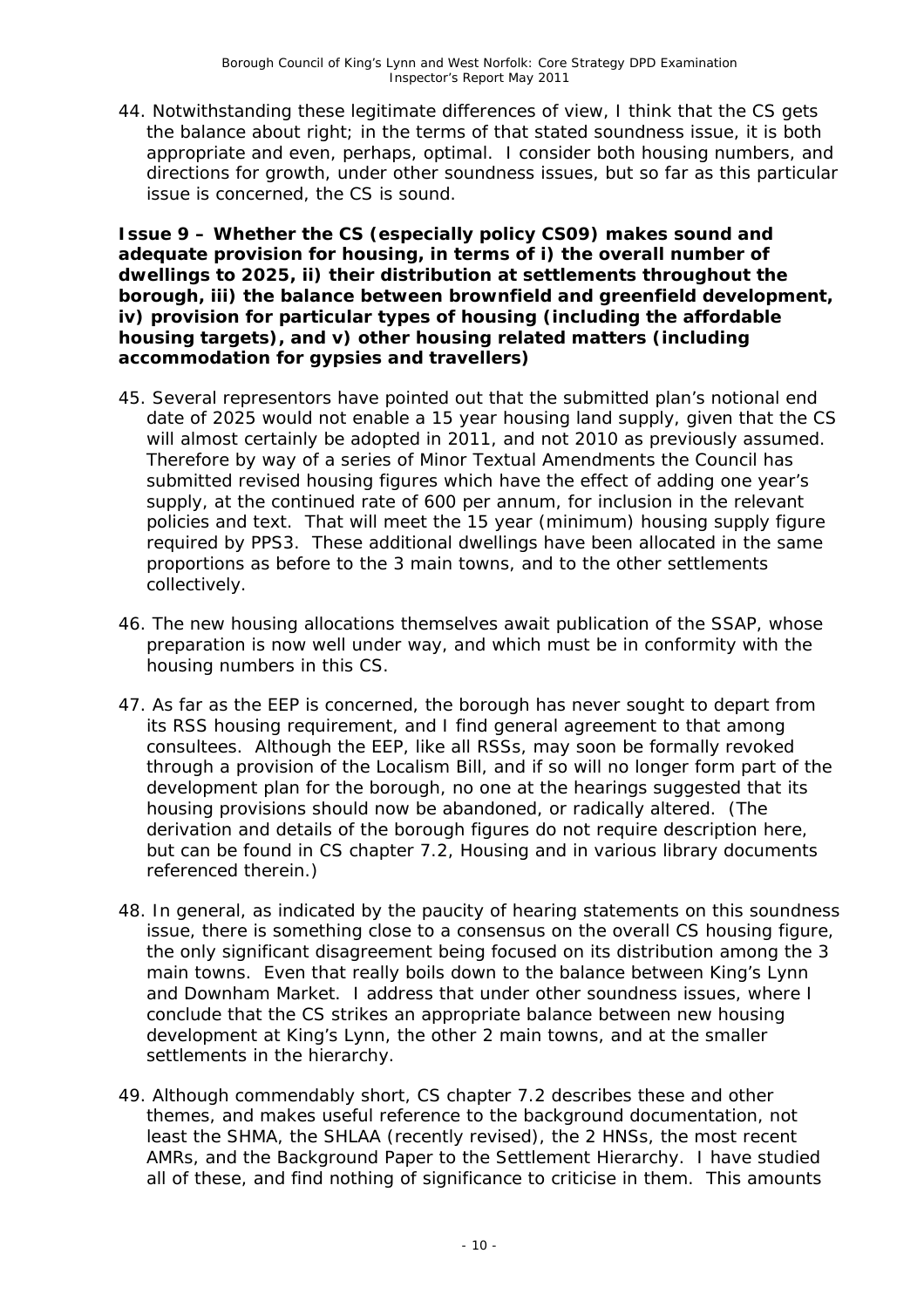to an impressive and robust evidence base for the CS housing policies, which taken as a whole has not been seriously challenged.

- 50. With these considerations in mind, I find that with the aforementioned Minor Textual Amendments, the CS housing policies (led by CS09, but with housing figures for individual settlements in CS03-CS06) are fully in accordance with the policies in PPS3 *Housing*, and with the EEP. In general, the CS makes sound and adequate provision for housing.
- 51. Being focused on soundness, the examination hearing did not address all aspects of housing provision. However, a few additional matters require brief comment. Firstly, on the balance between brownfield and greenfield development, it is clear - particularly from the comprehensive work on the SHLAAs - that by far the majority of brownfield development opportunities within the plan period will occur in King's Lynn, but with a significant contribution coming from Downham Market, and a somewhat lesser one from Hunstanton. The KRSCs will also provide a few developments, but only on relatively small sites. There will also be some small infill redevelopments in smaller villages. As for greenfield land, the evidence base amply demonstrates that significant amounts will be required within the CS's proposed areas for urban expansion. Their precise extent will be indicated in the forthcoming SSAP. That said, there is a general acceptance that the CS strikes an appropriate overall balance between brownfield and greenfield development.
- 52. Secondly, on affordable housing, I note that an Affordable Housing and Site Viability Study was first produced for the borough in 2008, but revised in 2009 to reflect radically altered economic conditions and changes in the housing market. As the CS observes, "targets have been set…to reflect the viability deterioration to date", and the Council has now established a procedure for reviewing those targets as economic conditions and viability parameters continue to alter. Thus the percentage and thresholds in the policy will be reviewed annually, by way of a borough AHVA, in line with a DVI (dynamic viability index). This ensures that the affordable housing targets (for King's Lynn and other areas, respectively) remain viable.
- [5](#page-11-0)3. As another Inspector, cited at this examination, has recently found<sup>5</sup>, the evidential basis for this DVI-derived method seems to offer a sounder approach than that of a fixed and immutable target for a lengthy plan period. In this examination too, it has not been seriously challenged by any representations. In my view, owing to its basis in the measurable and transparent dynamics of development viability, it is justified and deliverable, and is consistent with PPS3. And if, as many commentators now maintain, conditions generally in the housing market are now recovering, the DVI can be expected to deliver increasing proportions of affordable housing as developments become more viable.
- 54. Thirdly, the Council also addressed the question of gypsy and traveller pitch provision, albeit that no other parties commented on this matter at the examination hearing. The current position is set out in paras. 2.5.1-2.5.7 in

<span id="page-11-0"></span><sup>&</sup>lt;sup>5</sup> See Report on the Examination into the Shropshire CS DPD, published February 2011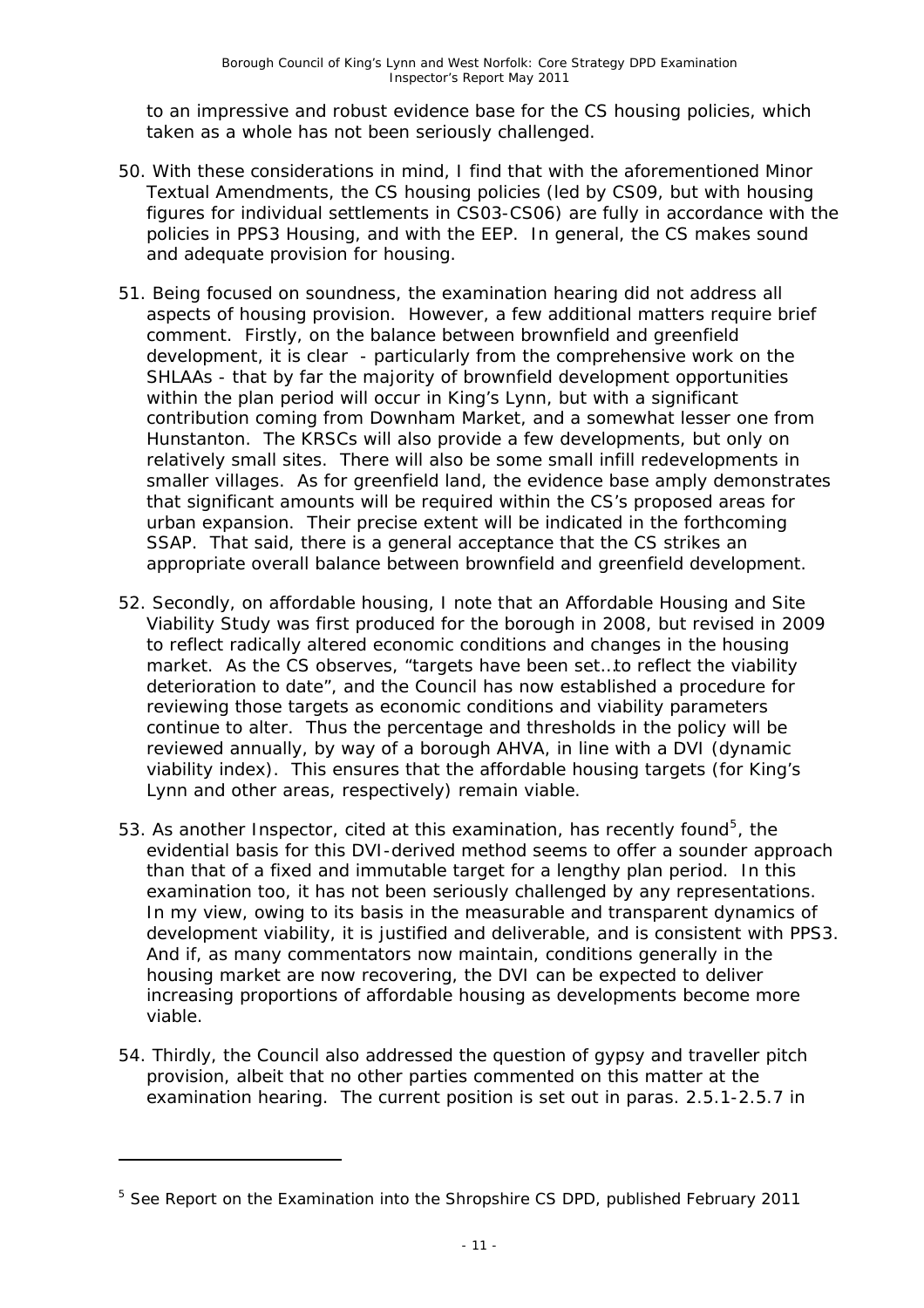CHS9. This shows that provision to date meets the requirements set out in the recent EEP single issue review<sup>[6](#page-12-0)</sup>. I have seen no evidence to suggest otherwise.

#### **Issue 10 – Whether the CS (especially policy CS10) makes sound and adequate provision for employment, having regard to the needs of King's Lynn, the other main towns, and the rural and coastal areas**

- 55. The CS employment strategy is underpinned by the EEP's jobs growth target (5000 additional jobs between 2001 and 2021), and by the 2007 borough employment land study. The latter forecasts employment land requirements in major employment sectors including manufacturing, warehousing and distribution, and offices. Based on this and other data, the CS sets out a target of 66 ha. of employment land to be allocated in the borough during the plan period. About three quarters of that total is to be located at King's Lynn, with a substantial tranche (15 ha.) at Downham Market, and a small amount at Hunstanton.
- 56. Policy CS10 also contains provision for "rural employment exception sites" to emerge on an ad hoc basis, and includes a criteria-based approach to the retention of existing employment land and premises. Helped by these provisions, I would anticipate that some exception sites will come forward at the KRSCs, and that they and some smaller villages will be able to retain existing firms and continue to provide local employment opportunities.
- 57. These measures in combination should enable the provision and retention of sufficient employment land in the borough for the next 15 years. There are no persuasive representations to the contrary. Moreover, despite some instances of low take-up in the past, the CS's employment expansion areas as shown on the key diagrams for the 3 towns are on balance the best and most sustainable locations for major new employment development. They are all well related to planned housing growth, and to existing transport infrastructure and services, and they do not raise any major constraints or objections on environmental grounds. In my view, no other locations are to be preferred.
- 58. One participant at the hearing argued for greater recognition to be given in the CS to approved employment uses at Bexwell, east of Downham Market, and the Council has put forward a Minor Textual Amendment to cover the point. Otherwise, there are no representations to demonstrate any major shortcomings in policy CS10. In so far as this issue is concerned, the CS as submitted is sound. It is also fully consistent with the Government's recent policy statement on Planning for Growth, which emphasises the need to make adequate provision for sustainable economic growth and jobs.

#### **Issue 11 – Whether the CS makes sound and adequate provision for retail needs and development in King's Lynn and the other main towns**

59. This matter is addressed in CHS11, which refers to the background of the town centre studies<sup>[7](#page-12-1)</sup> which inform the CS evidence base. Over the plan period, the only significant growth in retail space anticipated in the borough will be at

<span id="page-12-0"></span><sup>6</sup> KLWN/REG/003

<span id="page-12-1"></span><sup>7</sup> KLWN/OTHERSUPP/021 and 027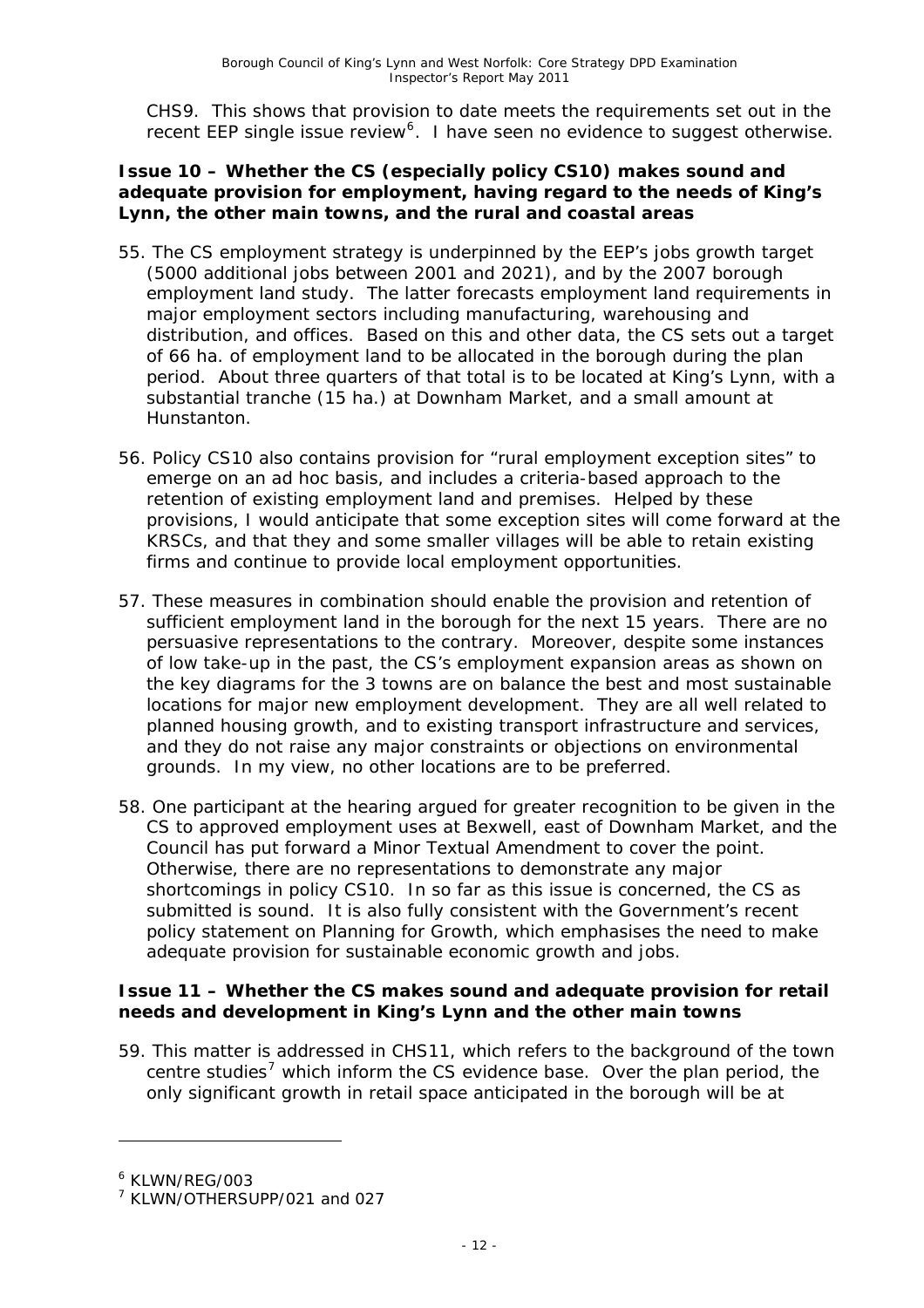King's Lynn, within the area to the east<sup>[8](#page-13-0)</sup> of the current retail core of the town indicated on the key diagram. This "town centre expansion area" will in due course be clearly defined in the SSAP. However, I was told that development on any significant scale there will have to await a revival in the national and regional economy, as they continue to move out of recession.

- 60. In Downham Market and Hunstanton, retail development opportunities will be much more limited – the latter perhaps guided by proposals and options in the Hunstanton Town Centre and Southern Seafront Masterplan<sup>[9](#page-13-1)</sup>, published in 2008.
- 61. Despite some objections<sup>[10](#page-13-2)</sup>, the CS does not anticipate any further out-of-centre or out-of-town shopping development, given that 2 large foodstores (Tescos and Sainsburys) were quite recently<sup>[11](#page-13-3)</sup> permitted on the southern edge of King's Lynn.
- 62. The CS contains further references to retail needs and development in policies CS02, CS03, CS04, CS05 and CS06. There will be some scope for new retail development, probably as part of mixed development, within the proposed areas for urban expansion. I find the CS's approach to these matters fully consistent with PPS4, and amply justified by the evidence base. I see no need to recommend any change to it.
- 63. It follows that, so far as this issue is concerned, the CS as submitted is sound.

#### **Issue 12 – Whether the policy framework for transportation (especially policy CS11) is an appropriate response to the borough's needs and opportunities over the plan period, and its connections with neighbouring districts and the wider area**

- 64. This issue, and the background to several local transport matters affecting the borough are addressed in CHS12. There are 3 main underpinnings for policy CS11: the regional transport strategy in the EEP; the Norfolk  $LTP^{12}$  $LTP^{12}$  $LTP^{12}$ ; and NCC's ongoing KLATS studies. The first 2 of these rely to a considerable extent on national transport policies, particularly in their emphasis on achieving more sustainable transport networks and modes. Hence the overall objective of CS transport policy to "deliver a sustainable transport network which improves connectivity within and beyond the borough...".  $13$
- 65. The KLATS studies propose a number of measures for dealing with transport and its related problems in and around King's Lynn. These measures (which do not require description here) will be planned, designed, consulted upon, modified, approved and funded by mechanisms which are outside, but which have proceeded and will proceed in parallel with this CS. They will involve a wide range of bodies in their implementation, which, given funding constraints,

-

<span id="page-13-0"></span><sup>&</sup>lt;sup>8</sup> An edge-of-centre location as defined in PPS4

<span id="page-13-1"></span><sup>&</sup>lt;sup>9</sup> CHS5 appendix 1

<span id="page-13-2"></span><sup>&</sup>lt;sup>10</sup> e.g. from Sibelco, concerning land at Leziate

<span id="page-13-3"></span> $11$  In 2010

<span id="page-13-4"></span> $12$  At the time of the hearings, the  $3<sup>rd</sup>$  LTP was nearing completion

<span id="page-13-5"></span><sup>&</sup>lt;sup>13</sup> Policy CS11, first para.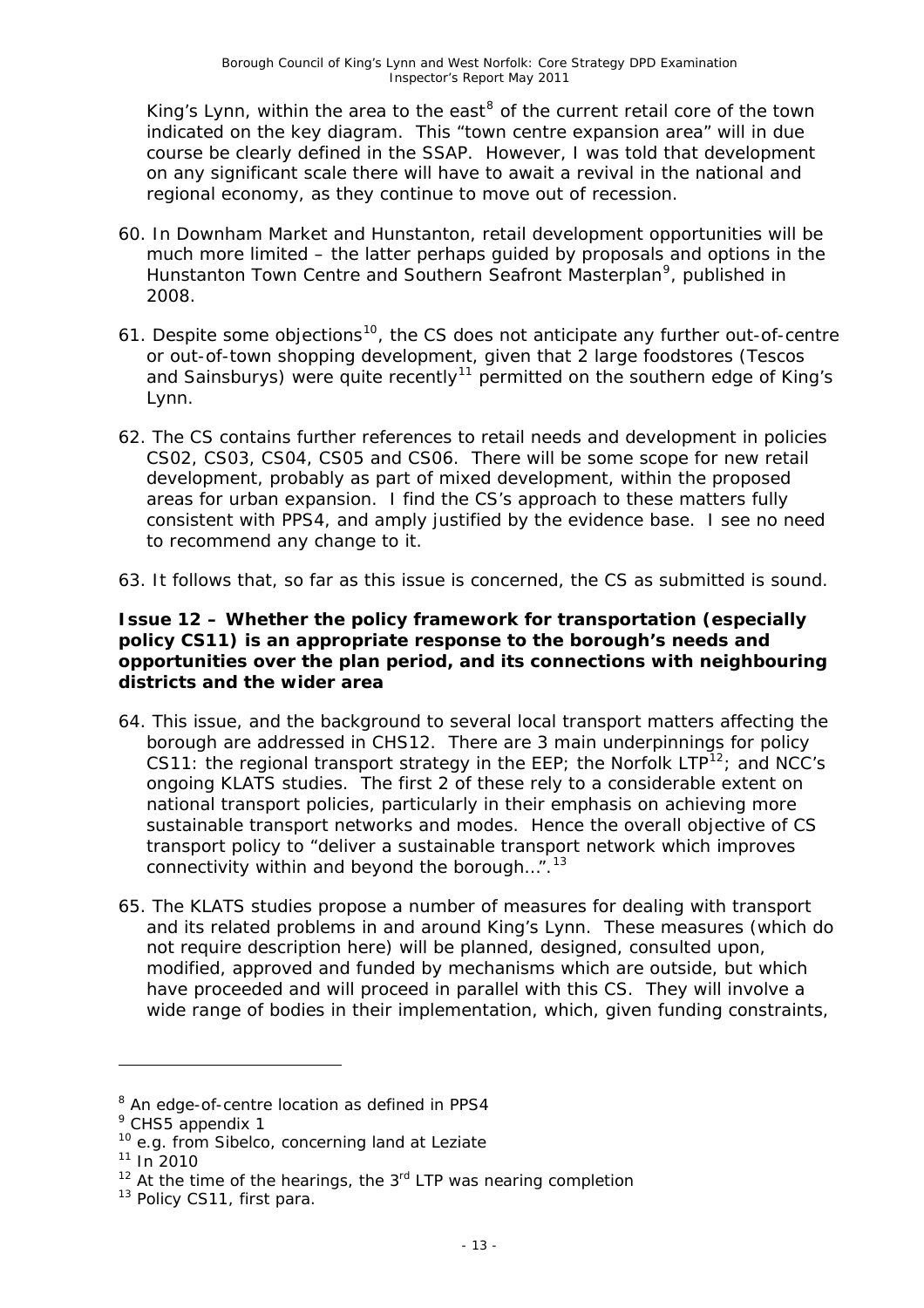is likely to take up most of the plan period. Details of the implementation plan are in appendix 1 to CHS12.

- 66. Policy CS11 also lists a number of other transport investment priorities, and a section on dealing with transport issues in new developments.
- 67. While the policy priorities include improvements to public transport, the CS is also realistic in its recognition that many people will probably continue in the future to rely on the private car as their main transport mode. This is inevitable given the distribution of a significant proportion of the borough's population in many small settlements scattered over a large rural area. It also underlies the KLATS measures aimed at tackling road congestion, air pollution, parking and road safety.
- 68. Although consultations on the CS have inevitably highlighted some differences of opinion as to the desirability of this or that transport priority or measure, it seems to me that none of the representations effectively challenge the overall soundness of the transport strategy.
- 69. That said, one detailed and considered representation<sup>[14](#page-14-0)</sup> questions the deliverability of a proposed area for urban expansion on traffic and transport grounds alone: in a nutshell, this asserts that worsening congestion and capacity problems at the extensive and complex Hardwick interchange will frustrate the King's Lynn south eastern expansion (at West Winch/North Runcton) unless the expansion area is enlarged to include further land to the north east of the A47 at Constitution Hill. For their part, the Council notes that the HA has not objected to the CS proposals on highways capacity grounds, and NCC considers it premature at this stage for firm junction designs or new road layouts to be agreed – however, various possibilities exist, already partially explored through KLATS. I agree in general with the Councils; in my view, the south east expansion area need not be enlarged to include the Symington Trustees' land, as there is probably sufficient scope to design and implement suitable access(es) to it, and road layouts through it, within the area between the A10 and the A47.
- 70. So far as this issue is concerned, the CS as submitted is sound.

#### **Issue 13 – Whether the policies (especially CS03, CS04, CS05) and key diagrams indicate the best general locations for "urban expansion" and "employment expansion" at the main towns (King's Lynn, Downham Market, Hunstanton), having regard to any reasonable and realistic alternatives**

71. Of all the soundness issues I have identified, this – unsurprisingly - has probably attracted the most comment at the various stages of plan preparation. In brief, the CS proposes 3 areas for urban expansion on the edge of King's Lynn, and 3 areas of employment expansion at existing industrial estates/business parks; one area for urban expansion on the eastern side of Downham Market, and 2 areas for employment expansion at existing industrial areas; and 2 areas for urban expansion at Hunstanton (the more southerly one

<span id="page-14-0"></span> $14$  by The Symington Trustees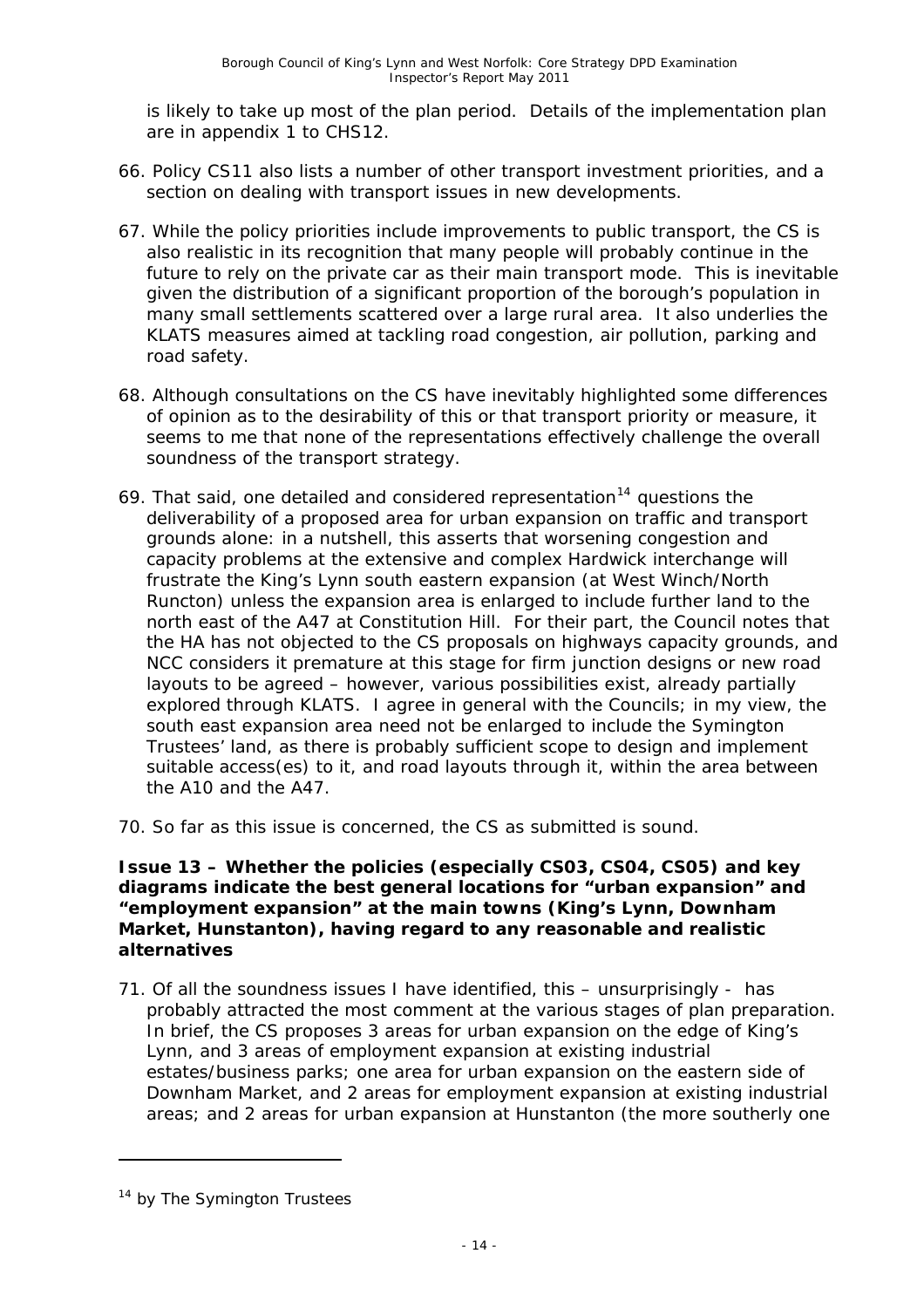included as a Focused Change) and one small area for employment expansion. At all 3 towns, the areas proposed for urban expansion mainly comprise greenfield sites, while the areas for employment expansion would be a combination of brownfield and greenfield land. They are indicated on the CS key diagrams merely as map symbols, and not on an ordnance survey base; the SSAP would in due course show the precise site boundaries within which development would occur.

- 72. For the Council, CHS13 summarises in tabular form the chief planning merits of, and constraints upon, the areas selected. It also considers the chief alternatives, and the reasons for their non-selection.
- 73. I have considered all these areas with reference to this and the other representations, including various proposals (some worked up in detail, with indicative masterplans etc.) for alternative sites (i.e. those which are clearly outside the areas indicated on the key diagrams). Some of these<sup>[15](#page-15-0)</sup> were promoted at the hearings. I have also visited all the locations on foot, to look in particular at their relationship with the existing urban area, existing and potential transport links, the effect on existing land uses, the likely landscape and visual impact of development, ecological matters, and residential amenity issues (the potential effect on existing dwellings).
- 74. Bearing in mind that all the areas being proposed in the CS have some disadvantages as well as advantages, and that balanced judgements must therefore be made, my brief conclusions are as follows:
- 75. *King's Lynn:* The 3 areas selected in the CS for urban expansion are the most appropriate to accommodate housing (plus a mix of some other neighbourhood uses) of the scale proposed at King's Lynn. Collectively, they have the best balance of planning merits, and are preferable to any alternatives of comparable size/housing capacity. Importantly, they are virtually free of any significant flood risk, while being capable of being connected by road, public transport and other links to the town centre and other parts of the town. They would not entail large losses of best quality farmland or woodland, and, with good and sensitive architectural and landscape design, their impact on the landscape would not be too intrusive or otherwise harmful.
- 76. As for the 3 areas for employment expansion, I have previously noted (under issue 10) my view that they represent the best available locations at King's Lynn. No others are to be preferred.
- 77. *Downham Market:* After King's Lynn, this will have the second largest amount of new greenfield housing allocations during the plan period. However, they will be limited - rightly, in my view – by the much lesser availability of facilities and services in the town compared with King's Lynn, and by the comparatively high levels of housing growth it has (nevertheless) experienced over the last few decades.
- 78. Given the clear geographical and physical boundaries of the Great Ouse and its relief channel to the east, and the A1122 by-pass to the south, the most

<span id="page-15-0"></span> $15$  particularly on the edge of Downham Market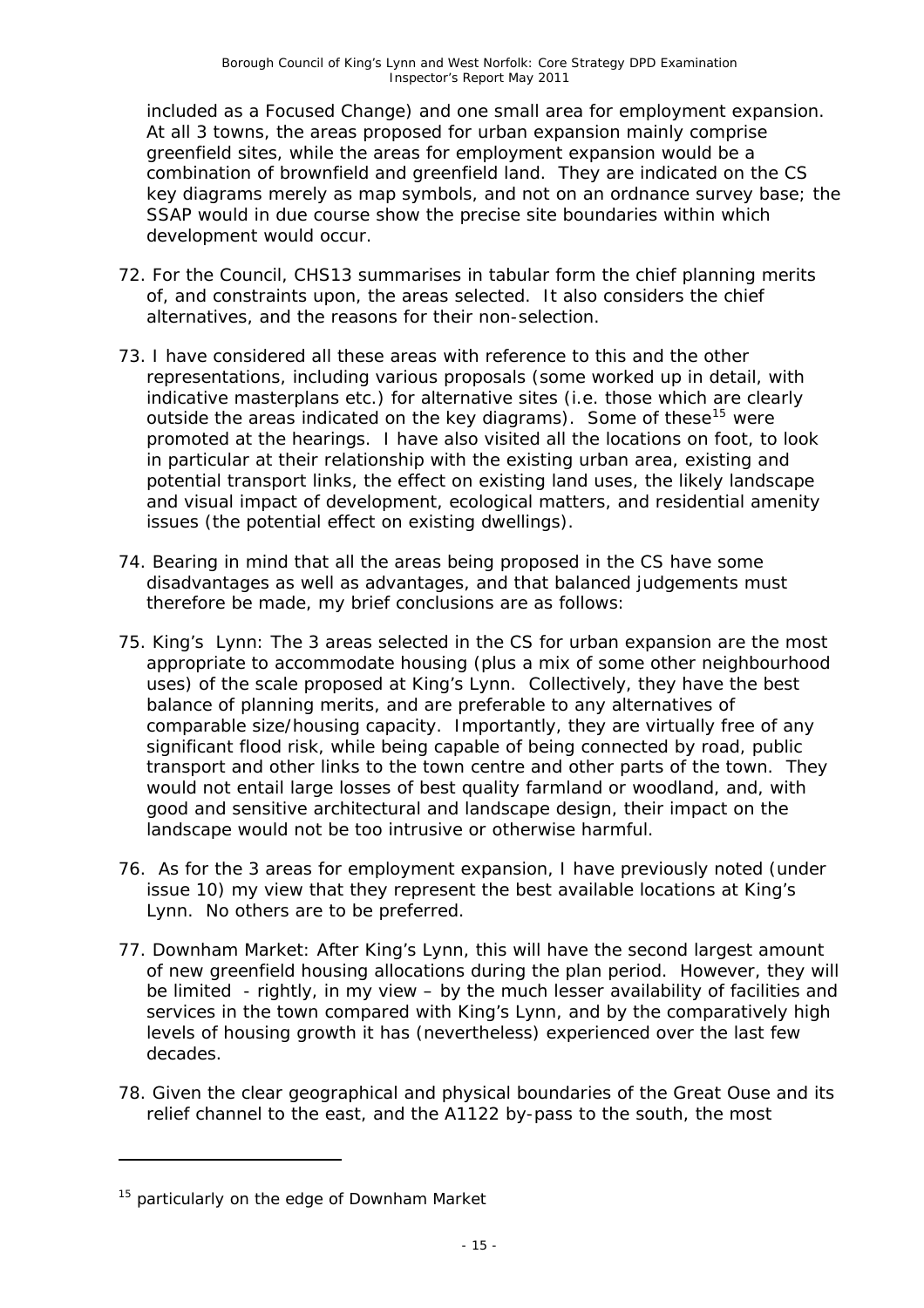obvious potential directions for growth lie to the east, towards the A10; and to the north, towards Wimbotsham. Both mainly comprise flat or gently sloping arable farmland, with some woodland<sup>[16](#page-16-0)</sup> and hedgerows. The CS has chosen the former, both north and south of Bexwell Road, albeit with some development possibly extending east of Lynn Road.

- 79. I agree. It seems to me that while both directions allow for development free of flood risk, and that some land to the north could be developed without any risk of coalescence with, or even serious encroachment upon Wimbotsham, the easterly direction would have 2 particular advantages: it would be generally better related to the town centre (particularly that part of it south of Bexwell Road) and to other areas via the A10 and A1122; and it would tend to be less prominent and obtrusive in the landscape. Since there seems to be sufficient land available within this eastern sector to accommodate the level of growth envisaged in policy CS09, I am not recommending any extension of the area to the north (as suggested, for example, by the submissions for Albanwise Ltd. and Bennett plc)<sup>[17](#page-16-1)</sup>. In my view, growth of the town in that more northerly direction might best occur after the eastern growth sector is completed, and (presumably) after the CS plan period.
- 80. As with King's Lynn, I find no areas at Downham Market better suited to employment expansion (albeit on a much smaller scale) than the 2 indicated on the key diagram. These are both at existing employment areas on the southwestern edge of the town, between the Great Ouse relief channel and the railway. As CHS13 mentions, there is some longer term flood risk in this location, which might need appropriate and timely mitigation in connection with new development.
- 81. *Hunstanton:* The CS as submitted (i.e. with the Council's Focused Changes) indicates 2 areas for urban expansion at Hunstanton: one to the east, to further extend an area of new housing in the general area of Smithdon High School and Downs Road; and one to the south, both to the east and west of the A149. A very small area for employment expansion, which is not contentious, would extend the small business area south of the high school.
- 82. It seems to me that the original proposal to extend housing only in the Downs Road area is sound, particularly in that the town has long since "broken out" to the east of the A149 in that area, and, more importantly, the area is very close to the town centre and seafront. Further development here would not encroach upon or adversely affect the AONB to the east. Nor would it affect Old Hunstanton, which is self-contained and well removed to the north.
- 83. The proposed southerly addition, the subject of the Focused Change, is more problematical. The area to the west of the A149 (Redgate Hill) could be developed (as a southerly extension of the existing modern bungalows area off Princess Drive) onto apparently unused farmland, without any undue landscape impact and without incurring any flood risk. This area, north of the Heacham River, is too far removed from Heacham itself to run any risk of coalescence with it. However, the land to the east of the A149 in this locality is a different

<span id="page-16-0"></span><sup>&</sup>lt;sup>16</sup> notably, Kingston's Plantation in the north

<span id="page-16-1"></span><sup>&</sup>lt;sup>17</sup> See esp. Issues 3/006,6a and 13/001 respectively.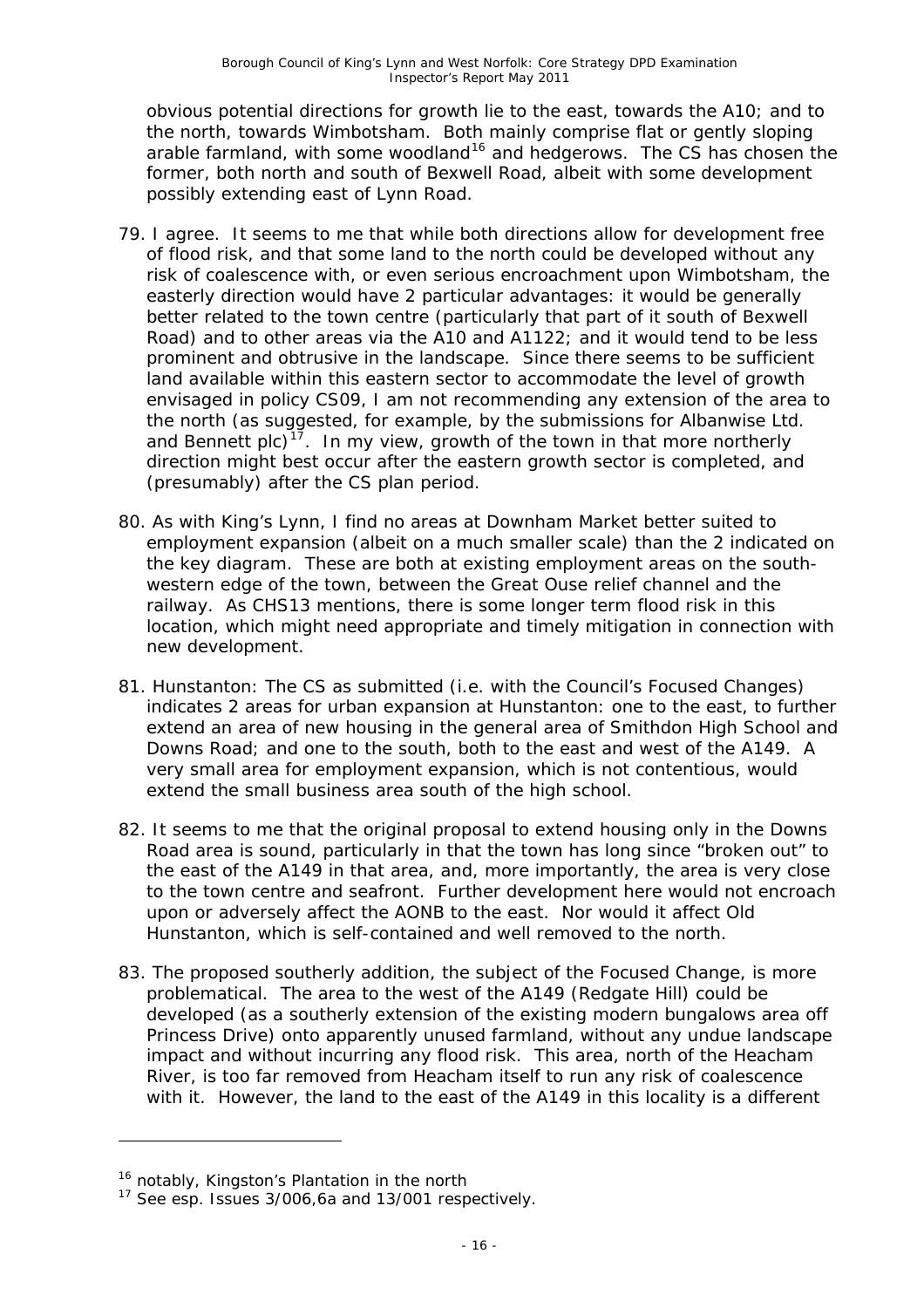matter; in my opinion, development here would have a very detrimental impact on the landscape, which is fairly steeply sloping and very prominent in long and medium range views. It would create an undesirable impression of urban sprawl. Moreover, unlike the Downs Road area it would not be close to the town centre, nor in any way well related to it. For those reasons, I recommend (as **IC1**) that this south-easterly direction of growth, east of the A149, be deleted from the CS. That area west of the A149 (as shown in the Figure 9 Focused Change diagram) should be retained. My recommendation is stated in detail in Appendix C. Given that 2 areas for expansion will be retained, and the relatively small scale of growth involved, this change should not have any significant implications for the meeting of housing provision figures for the borough or for Hunstanton.

84. With **IC1**, and given that I am not recommending any other changes to the areas for urban or employment expansion, so far as this issue is concerned the CS is sound.

#### **Issue 14 – Whether the CS will guide and support urban regeneration needs and initiatives at King's Lynn and the other main towns**

- 85. CHS14 provides a concise summary of the important regeneration initiatives that have already taken place in the borough in recent years. They include the ongoing, linked NORA and the Waterfront projects in King's Lynn. The CHS also places the initiatives within the context of King's Lynn's status in the EEP as a "key centre for development and change", and, separately from that, as a "growth point" first identified by the previous Government. Despite various current uncertainties over future funding streams, and notwithstanding the pressing context of public expenditure restraint, this regeneration work continues - not just in King's Lynn - and will do so for some years to come.
- 86. Although strategic spatial planning and urban regeneration operate under somewhat different planning and financial regimes, the CS will help to guide and support urban regeneration needs and initiatives, both at King's Lynn and in the other main towns. So far as this issue is concerned, the CS is sound.

#### **Issue 15 – Whether policy CS08 includes appropriate and justified criteria for general sustainability, design and density**

- 87. It is unusual for one CS policy to embrace such varied and disparate topics as design quality, density, flood risk and climate change, and renewable energy – all under the general umbrella of sustainable development. Moreover, policy CS08 seems to me to read as an uneven and even slightly confusing mix of broad aspirations with development requirements and criteria, some of them a little vague and open to wide interpretation. Arguably, the policy also strays in places beyond the proper realm of spatial planning: e.g. in the injunction for new development to "enhance community well being" and "promote healthy lifestyles".
- 88. In short, I have some reservations about policy CS08. That said, my role is not to try to improve the plan, much less to re-write it, but to assess its soundness as submitted. That is more limited in its ambition and scope. In so far as the subject matter of the policy: a) falls for the most part within the remit of spatial planning; b) (as subject to the Council's Minor Textual Amendments) does not conflict with any facet of national policy; and c) sets out generally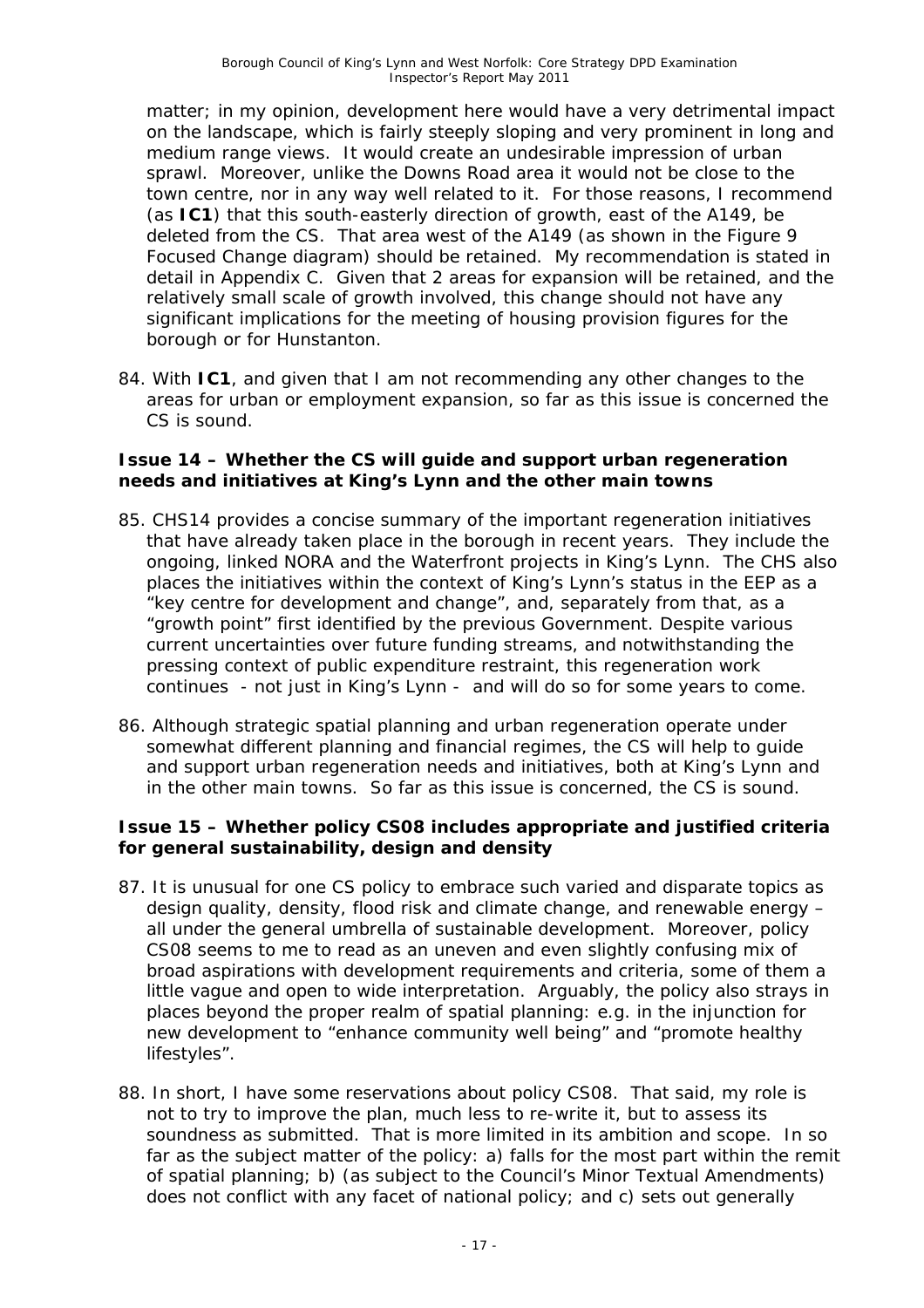reasonable and robust criteria for the design and delivery of "sustainable" development, I find it sound.

- 89. There have been a few representations seeking far more detailed development control criteria to be included in the policy – for example, seeking precisely measured buffer zones, noise emission limits and other restrictive conditions around all new onshore wind farms. Whatever the merits of such suggestions (and here I take no particular view on them), I do not agree that such detailed criteria belong in a core strategy, which is, by definition, strategic in nature and not intended to act as a development management tool for individual types of planning proposals.
- 90. It follows that, so far as this issue is concerned, and with the Minor Textual Amendments proposed by the Council, the CS is sound.

#### **Issue 16 – Whether, having regard to national policy in PPS25, policy CS08 deals adequately with flood risk and climate change, or whether any areas proposed in the CS for development may be subject to unacceptable flood risk**

- 91. The borough is well-known to be more susceptible to flood risk both tidal, fluvial and in some places even from surface water – than a great many others, especially in its most low-lying, coastal and fenland areas. Those include some built-up parts of King's Lynn, whose geographical position is close to The Wash, is flanked by the tidal Great Ouse River, and also includes part of the Nar Valley. The borough also has a long and generally very flat coastline, parts of which were severely affected in the notorious tidal floods of January 1953. As a result there are numerous and varied flood defences, some dating back centuries, some quite recent or in the course of construction.
- 92. Because flood risk is such a longstanding and familiar feature of the borough, I had expected this particular soundness issue to attract more comment than in fact it did. Indeed, at the examination hearing there was no one present effectively to refute the Council's contention - supported by The Environment Agency – that the CS is sound with respect to it.
- 93. The contention is strongly grounded in the SFRA, which dates from 2005 but which was reviewed in 2008 and (partially) in 2010<sup>[18](#page-18-0)</sup>. In fact, the borough was one of the earliest LPAs in the country to undertake a SFRA. Various other related technical studies (including, in particular, the SMP) have subsequently been prepared, or are in progress. They do not require further description here. As a result, recent detailed mapping at 1:25000 scale is available to inform PPS25 appraisals of development proposals, including the sequential and exception tests. (There are two sets of maps, one illustrating the current levels of actual flood risk [taking into account flood defences], and one showing estimated levels of actual flood risk in 2115, allowing for the predicted effects of climate change.) Tellingly, the EA is satisfied that the PPS25 tests can be met, including on the proposed regeneration and employment expansion sites.

<span id="page-18-0"></span><sup>&</sup>lt;sup>18</sup> KLWN/OTHERSUPP/13 and 14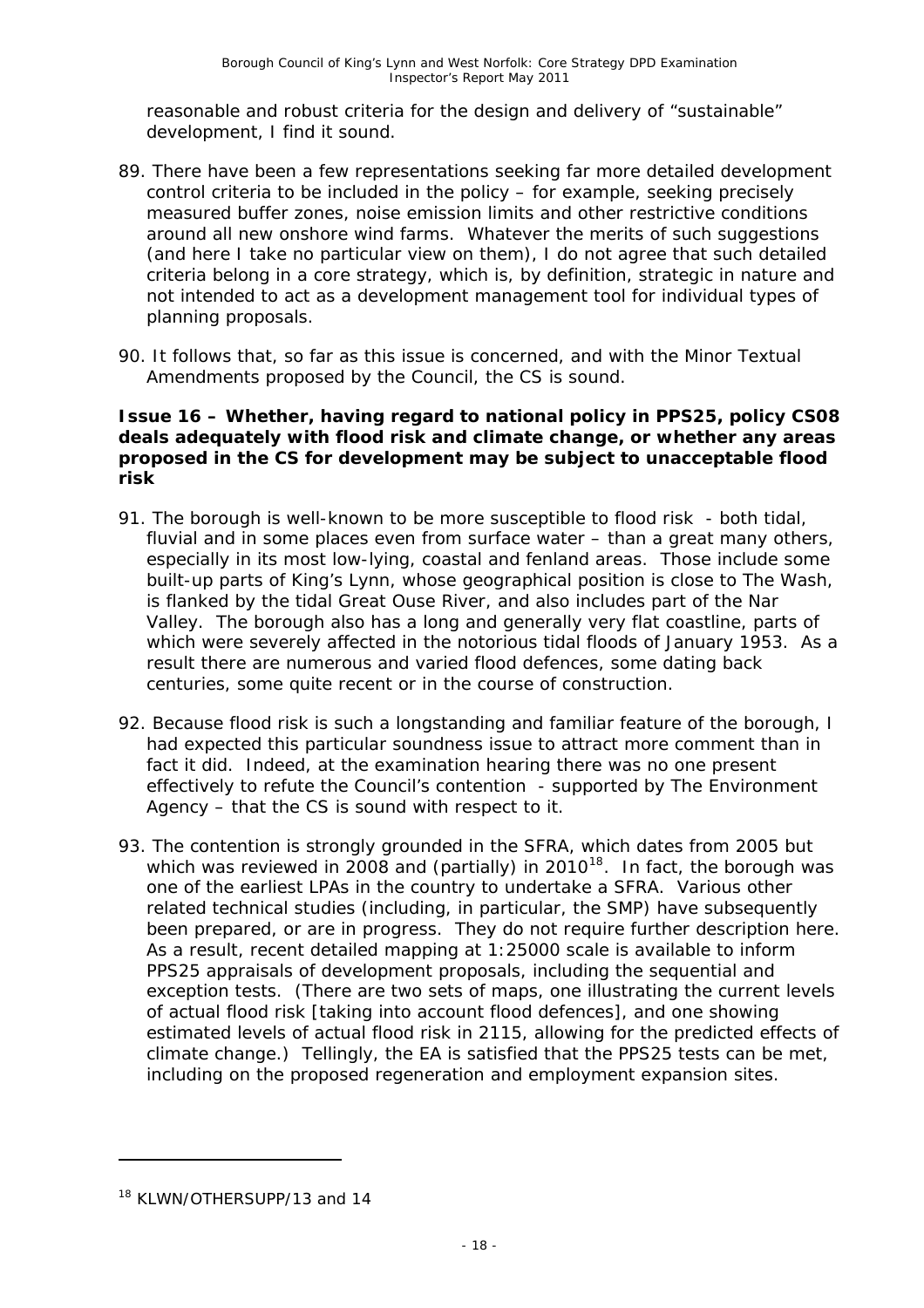- 94. CHS16 summarises the relationship between CS policies and PPS25 requirements, particularly in terms of appraising and managing flood risk. It is also worth noting that the various proposed areas for urban and employment expansion have been selected with flood risk at the very forefront of the planning criteria. Thus some<sup>[19](#page-19-0)</sup> have been criticised for being too prominent in the wider landscape – perhaps an unavoidable consequence of their location on relatively high ground. But that seems to me a necessary and justified tradeoff, and, in any event, is capable of mitigation through architectural and landscape design.
- 95. In the absence of any persuasive evidence to the contrary, I am satisfied that the CS policies (particularly CS08) are consistent with national (PPS25) advice, and that those areas which are proposed for development over the plan period will not be subject to unacceptable flood risk, even when climate change is taken into account. That includes those built-up parts of King's Lynn where new development on previously developed land is likely to occur. It follows that, so far as this issue is concerned, the CS as submitted is sound.

#### **Issue 17 - Whether, in the light of the Council's Sustainability Appraisal and Appropriate Assessment, the policy framework for environmental assets (especially policy CS12) will provide sound and adequate protection in seeking to conserve those assets**

- 96. In my view, the CHSs and related library documentation show that work on both the SA and the AA has been adequately thorough and is robust. These are both key components of the CS evidence base, and it is clear how they have helped to shape the main strategic choices in the plan, and most of the individual policies. As the Council stated at the hearing on this issue, they are "embedded" in the CS. In fact, I find no telling criticisms of either - whether the documents themselves, or the process of their preparation - from any representor.
- 97. A section of CHS17, including its addendum 2, deals with AA. This shows how the findings of AA have been fed into the CS, including through detailed policy wordings.
- 98. The hearing was assisted by a  $SCG<sup>20</sup>$  $SCG<sup>20</sup>$  $SCG<sup>20</sup>$  prepared jointly by the Council, Natural England and the RSPB. This deals with issues relating to European sites of nature conservation importance. The 2 nature conservation bodies have also been concerned specifically with the protection of woodlarks and nightjars, as well as stone curlews, in the Breckland SPA, part of which is in the borough. The SCG has informed some Minor Textual Amendments<sup>[21](#page-19-2)</sup> put forward by the Council after the hearings, and which I support. Although these do not entirely adopt certain suggested wordings (of the policy or its supporting text) by NE and the RSPB, they do not compromise the soundness of policy CS12. In addition, I note the conservation bodies' preference for CS wordings related to these matters to replicate those in neighbouring districts' CSs (especially,

<span id="page-19-1"></span><sup>20</sup> CHS17 appendix 2

<span id="page-19-0"></span> $19$  e.g. land north east of Reffley Wood, King's Lynn; and land off Downs Road, east of Hunstanton

<span id="page-19-2"></span> $21$  derived from CHS17 addendum 1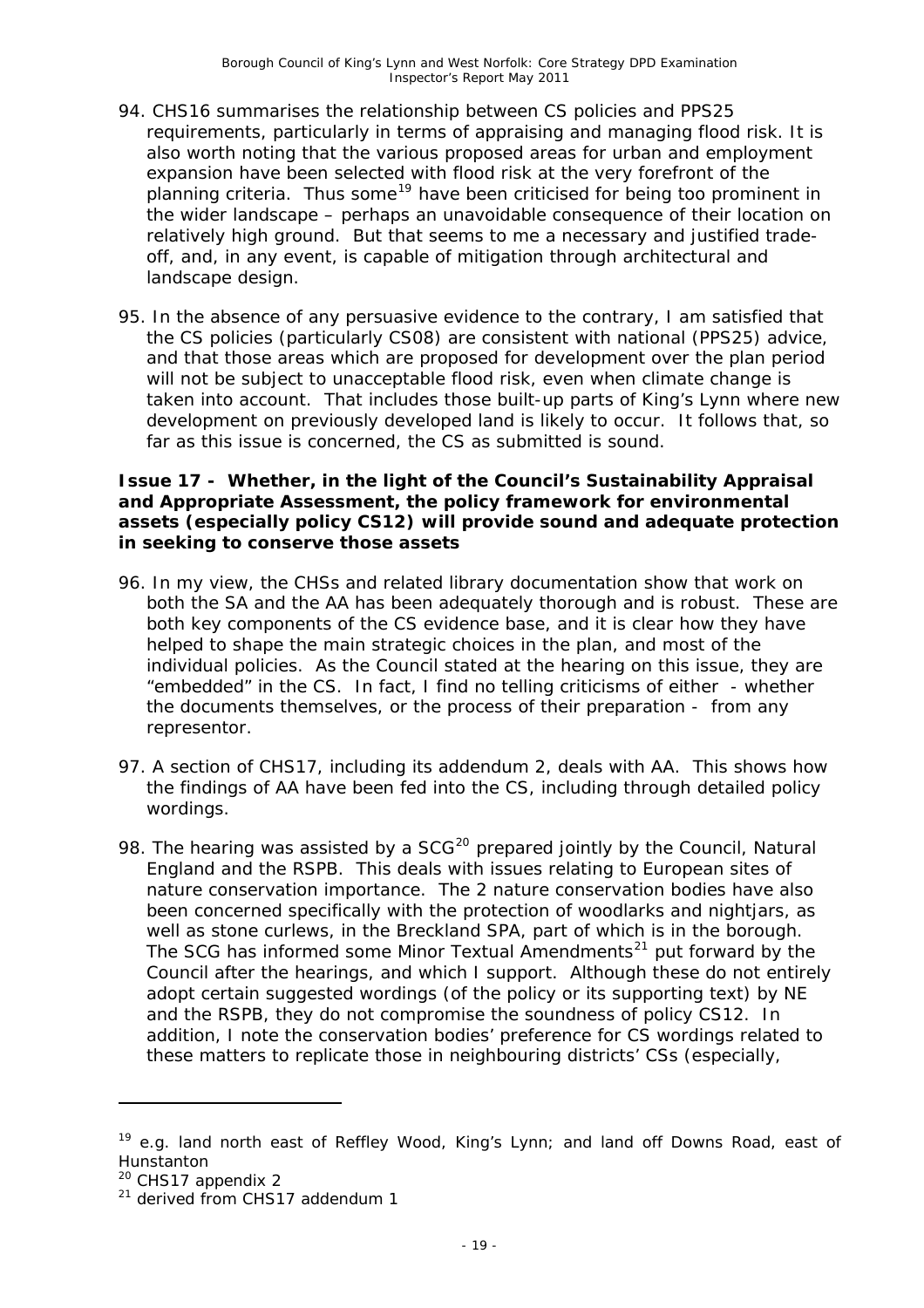Breckland), but in my view general consistency with those is appropriate, rather than verbatim adherence.

- 99. The borough is well known to contain a great many "environmental assets", which as described in CHS17 fall within the general categories of the historic environment, and the natural environment including landscape character, green infrastructure, biodiversity and geo-diversity. Together, these cover a wide range of material considerations in spatial planning and development management. The policy wording clearly indicates a commitment to the conservation of these assets. However, the CS has avoided any temptation to describe them in detail, such that the section on environmental assets is commendably short. Therefore, while they are merely alluded to, rather than described in detail, there is ample background documentation (much, but not all of it in the examination library) for those seeking further information.
- 100. Many of these assets are the subject of planning designations, mostly of long standing. They are mainly to do with the conservation of buildings (eg. CAs and listing), landscape (the AONB), or wildlife habitats and species (ranging from European, down through national to local designations.) Perhaps the most notable are those aimed principally at bird conservation. All of these are subject to national (and regional) policies and advice, and it is no part of the CS's role to repeat that, nor to provide a local variation of it. That is why I do not support, for example, those representors<sup>[22](#page-20-0)</sup> who would include in it a description of the Norfolk Coast AONB, or a specific policy for it.
- 101. On a minor additional point: a further Minor Textual Amendment is required to refer to PPS5, *Planning for the Historic Environment (2010),* in place of PPG15 (1994), which has been cancelled.
- 102. In general, therefore, I consider that policy CS12 properly recognises the constraints on new development imposed by the rich array of environmental assets in the borough, and the need to protect and conserve them. In so far as this issue is concerned, the CS is sound.

#### **Issue 18 – Whether the CS (especially policy CS14) provides sufficient emphasis and guidance on the provision/delivery of the essential infrastructure required to support development**

- 103. To answer this question, I have relied principally upon CS chapter 8, (Implementation), CS appendix 3 (Delivery Framework), the Council's recently published Infrastructure Study<sup>[23](#page-20-1)</sup>, and CHS18. There is no need to summarise these sources and documents here. Together, they provide amply reliable and robust assurance that the Council has engaged and will continue to engage with all key infrastructure providers, in accordance with PPS12, and that, to cite CHS18, "there are no major strategic (infrastructure) requirements or major deficits that would prevent the delivery of development as proposed in the CS".
- 104. In addition, the Council has adequate internal mechanisms in place, where relevant, to direct public funding towards the provision of certain infrastructure,

<span id="page-20-0"></span><sup>&</sup>lt;sup>22</sup> eg. Issue 17 statement 01

<span id="page-20-1"></span><sup>&</sup>lt;sup>23</sup> KLWN/ED/16, December 2010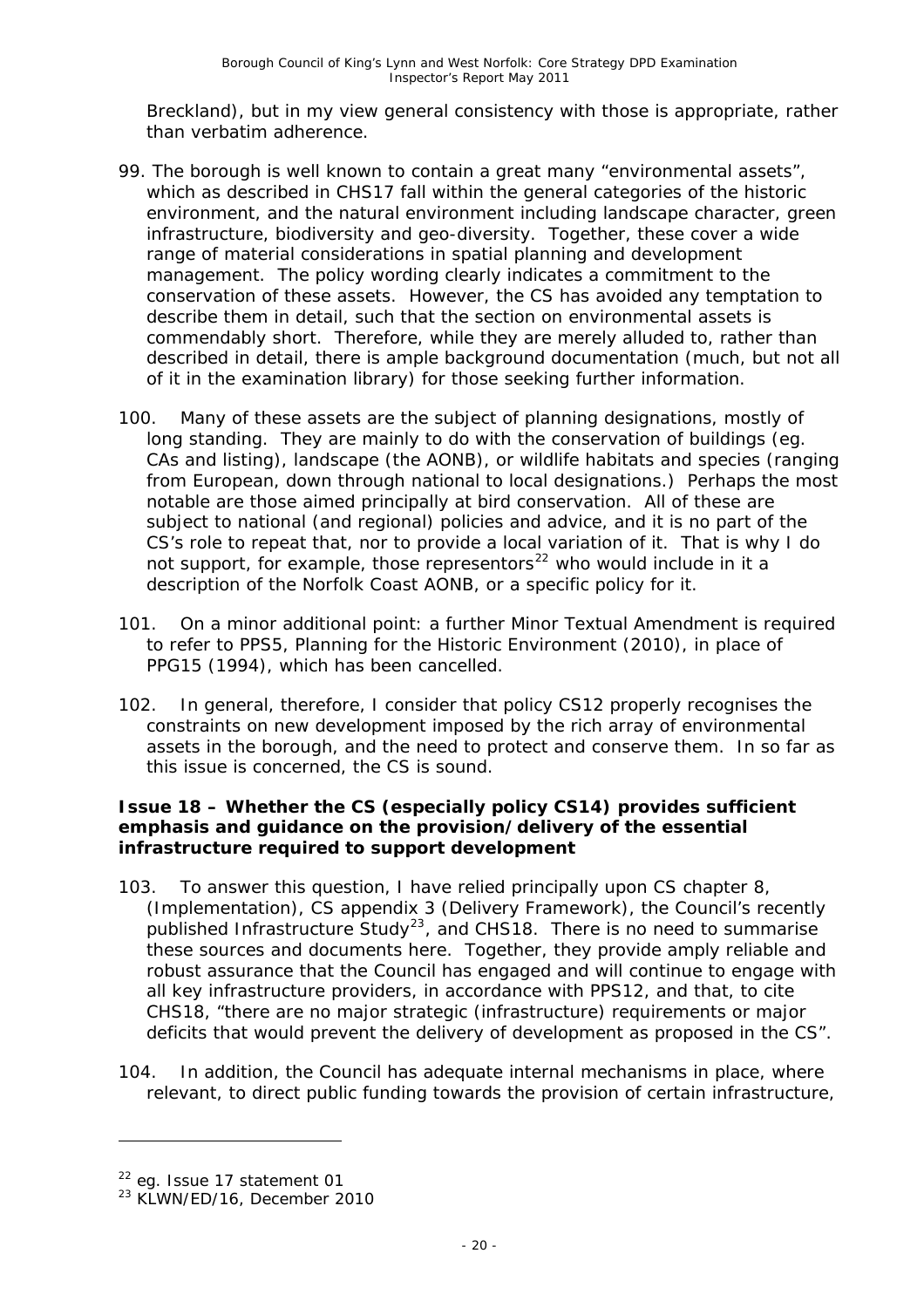including in the King's Lynn regeneration areas. It is also actively considering the potential effect of the CIL in obtaining infrastructure contributions from developers, as a successor mechanism to Section 106 planning obligations; however, I agree that it is too early to refer in more detail to the CIL in the CS itself.

- 105. The general robustness of infrastructure planning through the CS was supported by the EA at the hearings, in so far as it engages with that body's responsibilities. It was not challenged by any other participant, with the exception of The Symington Trustees who consider that the King's Lynn south east expansion area (West Winch/North Runcton) cannot realistically be delivered without including some of the Trustees' land to the north east of the A47 (Constitution Hill), owing to the likely need for substantial new highways works linked with the complex Hardwick interchange. I comment on that under issue 12 above.
- 106. All that said, the Council acknowledges current uncertainties about some infrastructure funding in the current situation of tight constraint upon public expenditure. That situation is of course also being experienced by virtually every other local authority and publicly-funded body in the country. But the plan period extends forward for 15 years, and both the national and the regional economic situation are likely to change within that period in ways whether for the better or for the worse - that cannot now be confidently predicted. While these uncertainties will persist, that alone does not make the CS unsound as it stands. Given the general thoroughness of its approach to infrastructure planning, so far as this issue is concerned, the CS is sound.

#### **Issue 19 – Whether the preparation of the CS can demonstrate effective cross-boundary working, especially regarding the expansion of Wisbech (in Fenland District)**

- 107. The only detailed representations on this issue come from the Council, Cambridgeshire CC, and Fenland DC (in Cambridgeshire). Taken together, they reassure me that there has indeed been effective cross-boundary working, particularly on the subject of the expansion of Wisbech, even though the preparation of Fenland's Core Strategy lags somewhat behind this CS.
- 108. The evidence suggests that the Council is able and willing to support residential growth at Wisbech, albeit of course within this borough, which abuts the town. (Policy CS01 refers to "at least 500" new houses east of Wisbech, and such growth is intended to occur in the Walsoken and Emneth parishes.) However, there is some doubt as to where Fenland DC will ultimately favour urban growth outside Wisbech, given the complex highways-related and flood-risk issues it is currently exploring. Be that as it may, I am satisfied<sup>[24](#page-21-0)</sup> that the 2 Councils are actively considering these matters, in an appropriate spirit of cooperation.
- 109. It follows that, so far as this issue is concerned, the CS is sound.

<span id="page-21-0"></span><sup>&</sup>lt;sup>24</sup> particularly with reference to KLWN/ED/002 and CHS19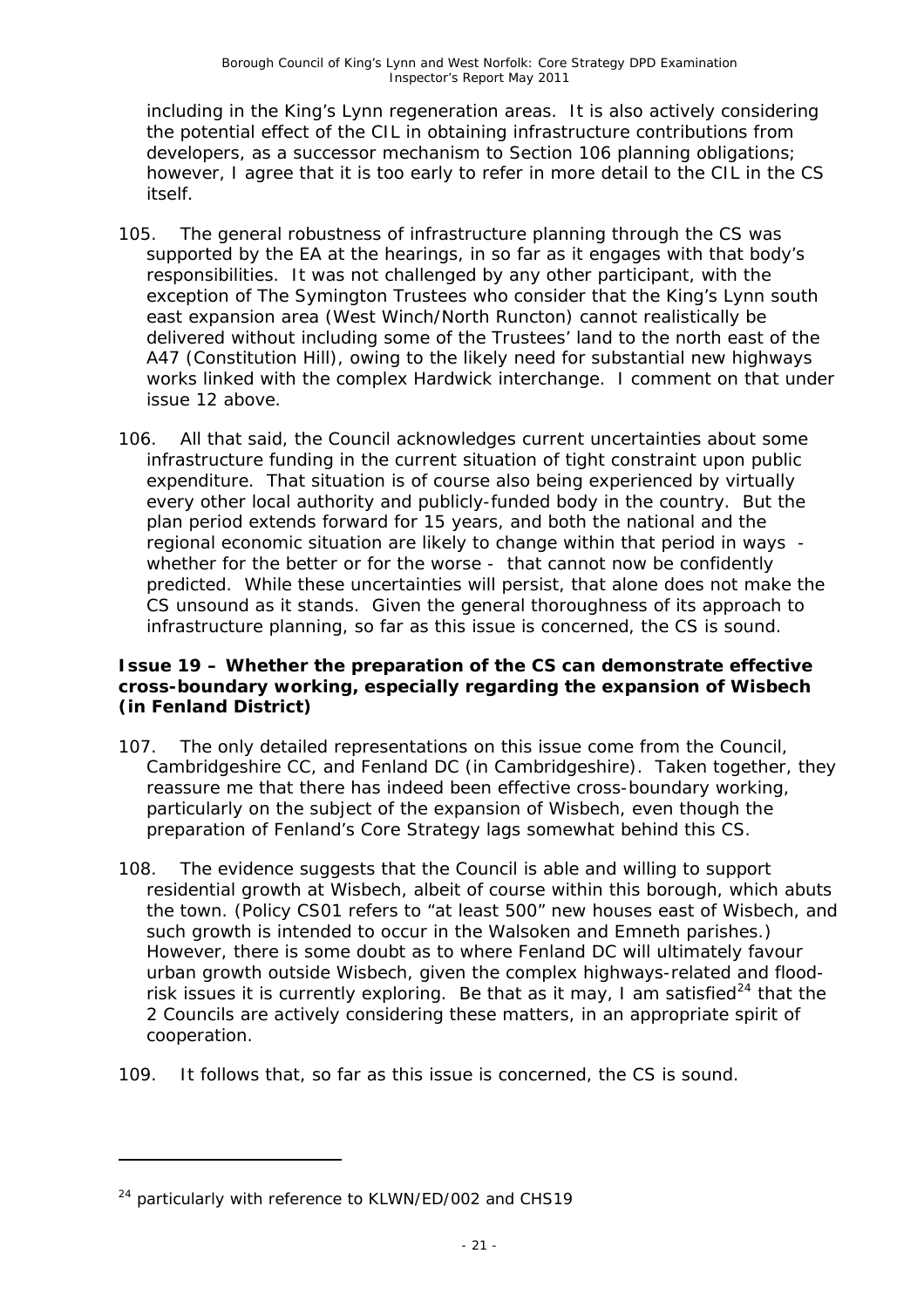#### **Issue 20 – Whether the CS policies are deliverable (where relevant) within the 15 year plan period**

- 110. Under this broad heading there is little I can usefully add to my findings under issue 18 (specifically, on infrastructure) above. The provision of housing and employment development, in particular, which are envisaged in the CS will depend to a large extent upon private funding sources and institutions, and no one can confidently predict the rate at which such development will be brought forward. But as is well known, in recent years (and particularly since 2008) housing starts generally in the country have been slow, having been strongly affected by well-publicised shortages of development and mortgage finance.
- 111. The CS cannot, of course, do much to affect that rather discouraging broader picture. And yet, despite that, the Council's monitoring work on the SHLAA etc. gives indications of when individual housing sites are likely to be developed, and this work has recently been updated, and will continue to be so. For its part, and from its detailed knowledge of the borough housing and commercial property markets, the Council remains confident that all of the development envisaged in the CS can be delivered within the remaining 15 year plan period.
- 112. Against that, no participant at the hearings was able to show that the planned development in the CS, nor any of its other policies, are not deliverable within that period. In the absence of such evidence, I accept the Council's cautiously affirmative view. Therefore, so far as this issue is concerned, the CS is sound.

#### **Issue 21 – Whether the CS in general is sufficiently flexible to cope with uncertainty, and will be subject to robust and effective monitoring**

- 113. CS chapter 9 deal with monitoring, referring to the AMRs, and CHS21 addresses the plan's flexibility. It summarises the risks which might make implementation of the policies uncertain, and also the mitigation strategies for those risks which might come into play. Against this there have been a few calls for additional "flexibility" in terms of increased housing allocations in one location or another (chiefly, at Downham Market). But such allocations would tend to upset the spatial strategy, and I am not recommending any (in terms of enlarging the proposed areas for urban expansion; any allocations as such would await the SSAP).
- 114. In general, I find that the CS embodies a reasonable degree of flexibility in the face of uncertainty, and that it will be adequately monitored. It follows that, so far as this issue is concerned, the CS is sound.
- 115. Other matters: A wide range of matters were raised in the representations and at the hearings which do not go to the heart of the soundness of the CS. In many cases they suggest "improvements" to the plan, particularly in terms of the clarity and phrasing of individual policies and their supporting text. In response, the Council proposes various Minor Textual Amendments, many of them derived from representors' suggestions, and others from Council members and officers. These were published in 2 tranches, both before and after the hearing sessions. (The first tranche was included with the submission documents; where there is a conflict, later versions supersede earlier ones). These Minor Textual Amendments require no further comment from me, other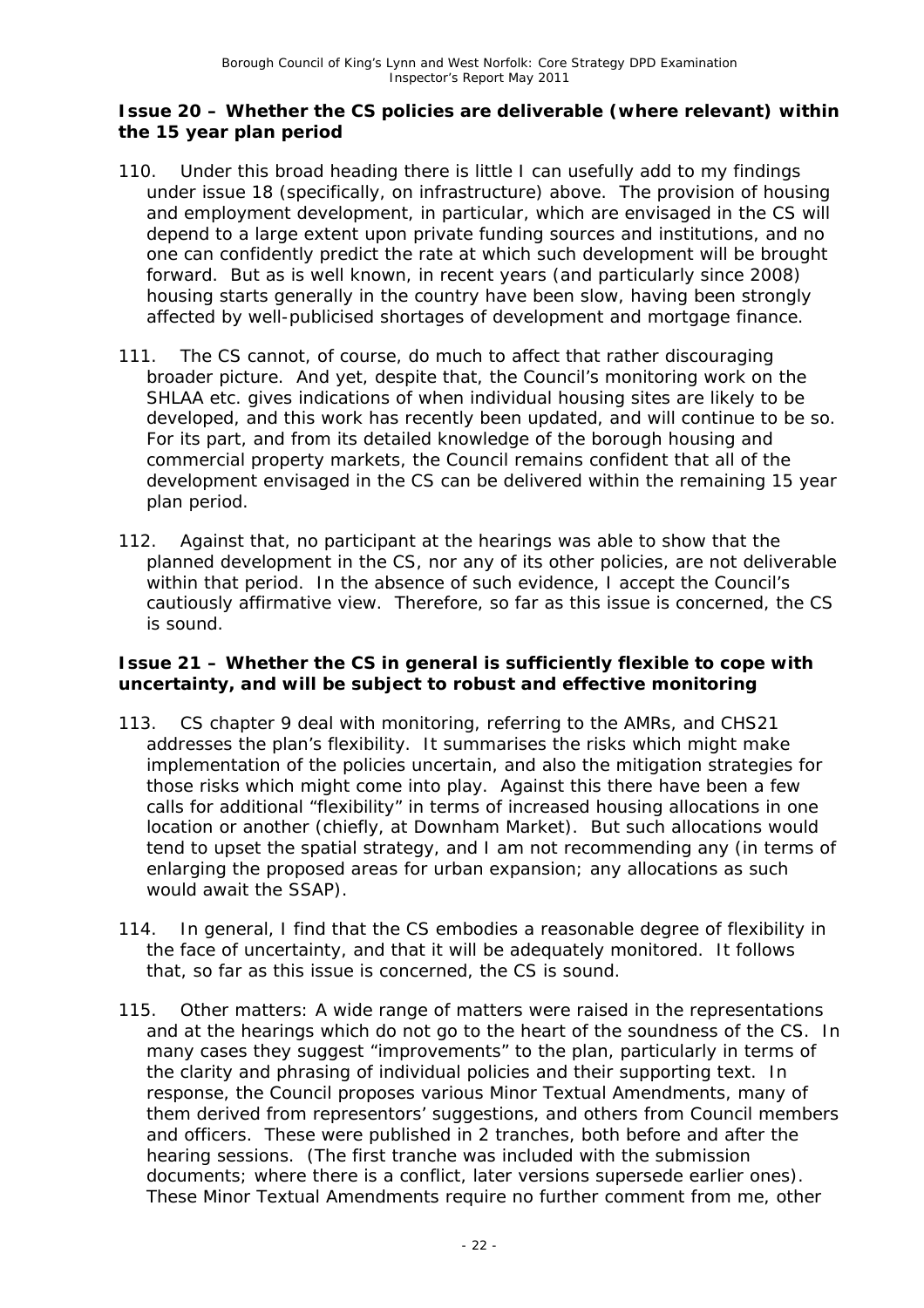than to endorse them generally in the interests of coherence, clarity, and accuracy.

116. Having considered all the other points raised, no further changes are needed to ensure that this CS is sound within the terms of PPS12 and associated guidance.

# **Legal Requirements**

117. My examination of the compliance of the Core Strategy with the legal requirements is summarised in the table below. I conclude that the Core Strategy meets them all.

| <b>LEGAL REQUIREMENTS</b>                                                     |                                                                                                                                                                                                                                        |  |  |  |
|-------------------------------------------------------------------------------|----------------------------------------------------------------------------------------------------------------------------------------------------------------------------------------------------------------------------------------|--|--|--|
| Development<br>Local<br>Scheme (LDS)                                          | The Core Strategy is identified within the approved<br>LDS May 2009 which sets out an expected adoption<br>date of November 2010. The Core Strategy's content<br>and timing (albeit with some slippage) are compliant<br>with the LDS. |  |  |  |
| Statement of Community<br>(SCI)<br>Involvement<br>and<br>relevant regulations | The SCI was adopted in 2007 and consultation has<br>been compliant with the requirements therein,<br>including the consultation on the Council's Focused<br>Changes.                                                                   |  |  |  |
| Sustainability<br>Appraisal<br>(SA)                                           | SA has been carried out and is adequate.                                                                                                                                                                                               |  |  |  |
| Appropriate<br>Assessment<br>(AA)                                             | The Habitats Regulations AA was published in July<br>2009 and updated in November 2010<br>and is<br>adequate.                                                                                                                          |  |  |  |
| National<br>the<br>Policy and<br><b>RSS</b>                                   | The Core Strategy generally complies with national<br>policy and with the RSS and does not conflict with<br>them.                                                                                                                      |  |  |  |
| Sustainable<br>Community<br>Strategy (SCS)                                    | Satisfactory regard has been paid to the SCS.                                                                                                                                                                                          |  |  |  |
| 2004 Act and Regulations<br>(as amended)                                      | The Core Strategy complies with the Act and the<br>Regulations.                                                                                                                                                                        |  |  |  |

### **Overall Conclusion and Recommendation**

**118. I conclude that with the changes proposed by the Council, set out in Appendix A, and the one change that I recommend, set out in Appendix C, the King's Lynn and West Norfolk Core Strategy DPD satisfies the requirements of s20(5) of the 2004 Act and meets the criteria for soundness in PPS12. Therefore I recommend that the plan be changed accordingly. And for the avoidance of doubt, I endorse the Council's proposed minor changes, set out in Appendix B.** 

*Paul Dobsen*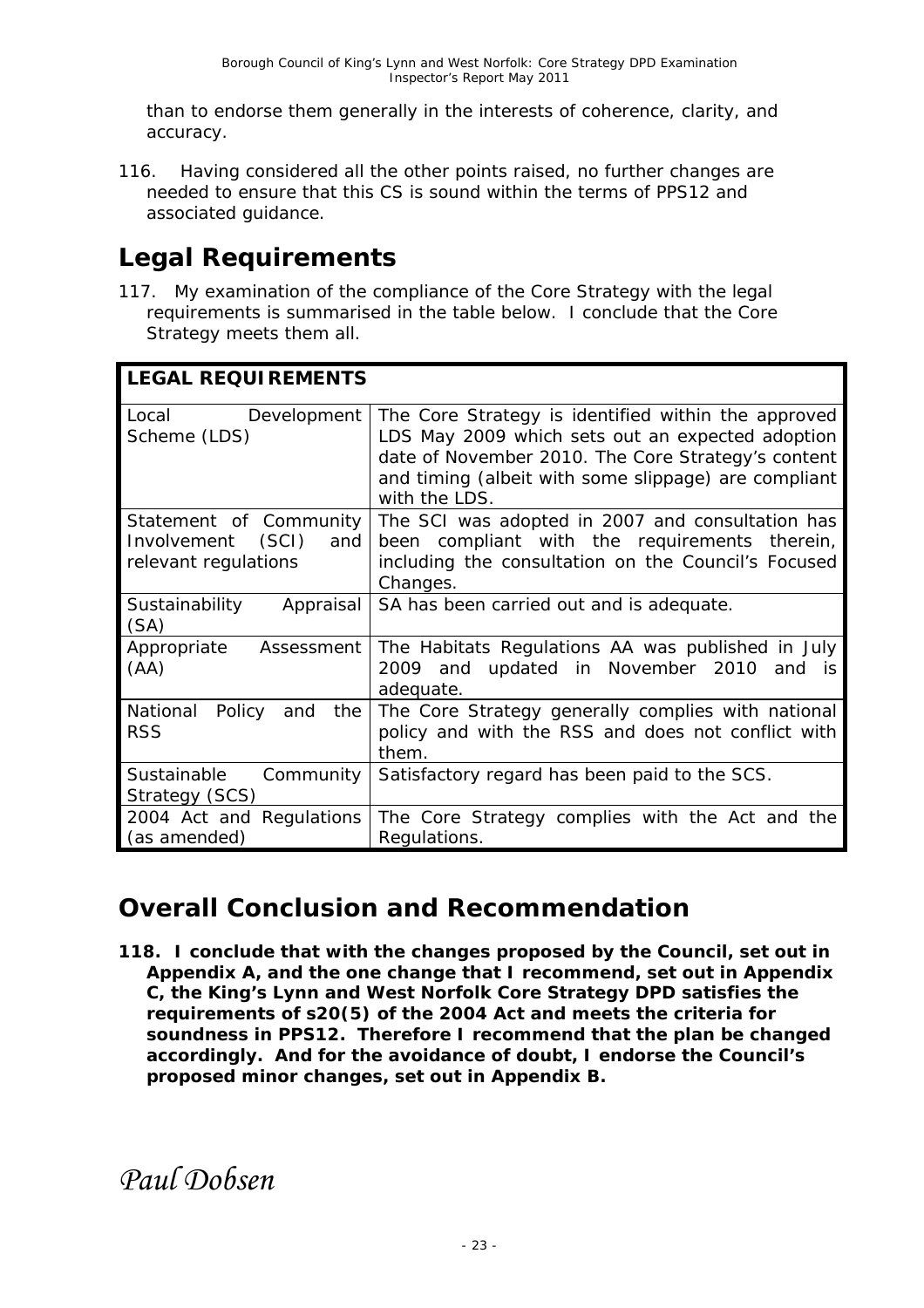Inspector

This report is accompanied by:

Appendix A: Council Changes that go to soundness (i.e. the Council's presubmission Focused Changes, September 2010, ref: SUBMIT002)

Appendix B: Council's Minor Textual Amendments (i.e. the Council's presubmission minor amendments, September 2010, ref: SUBMIT003; and the posthearings minor amendments, February 2011)

Appendix C (attached) Change that the Inspector considers is needed to make the plan sound